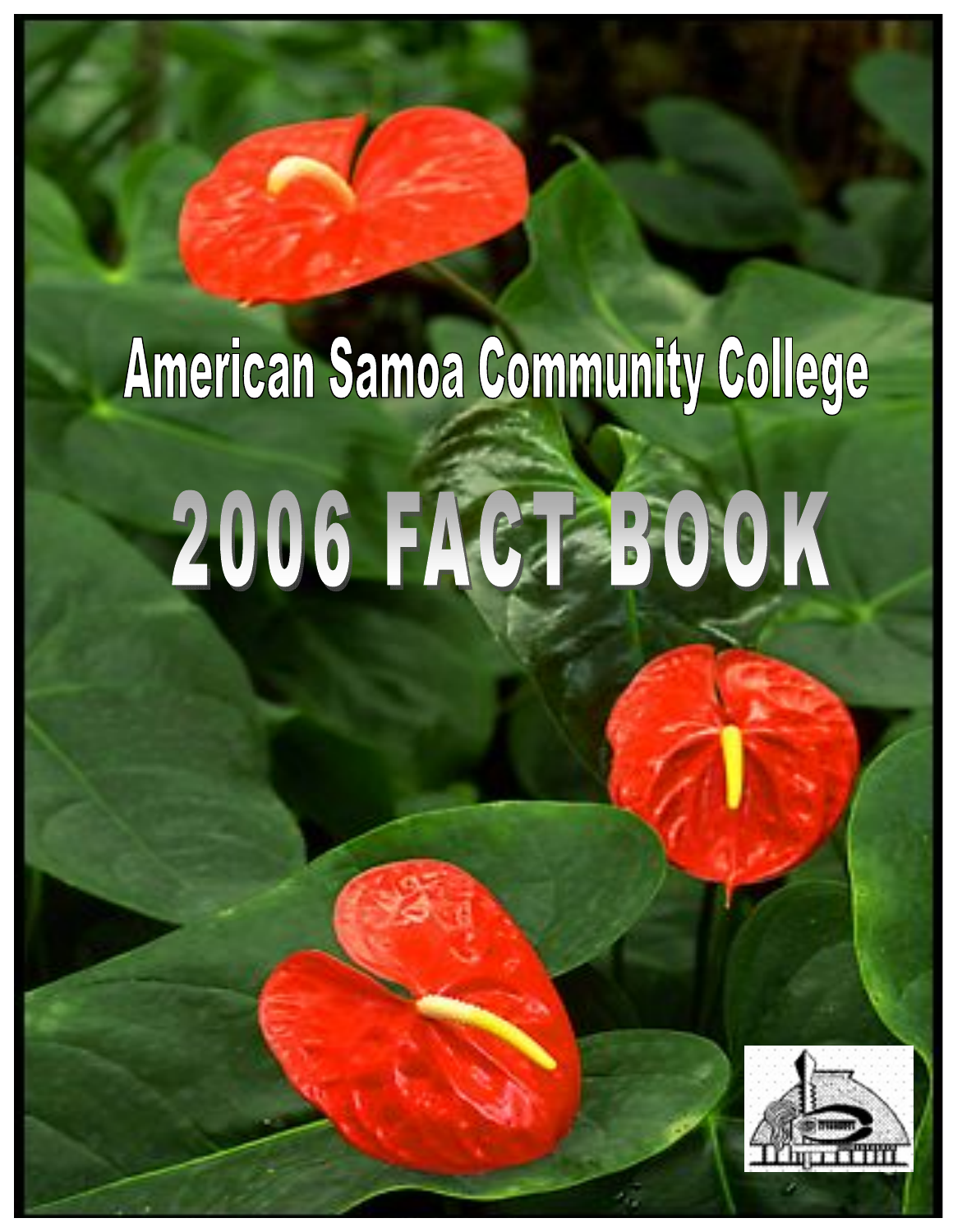### American Samoa Community College

# 2006 Fact Book

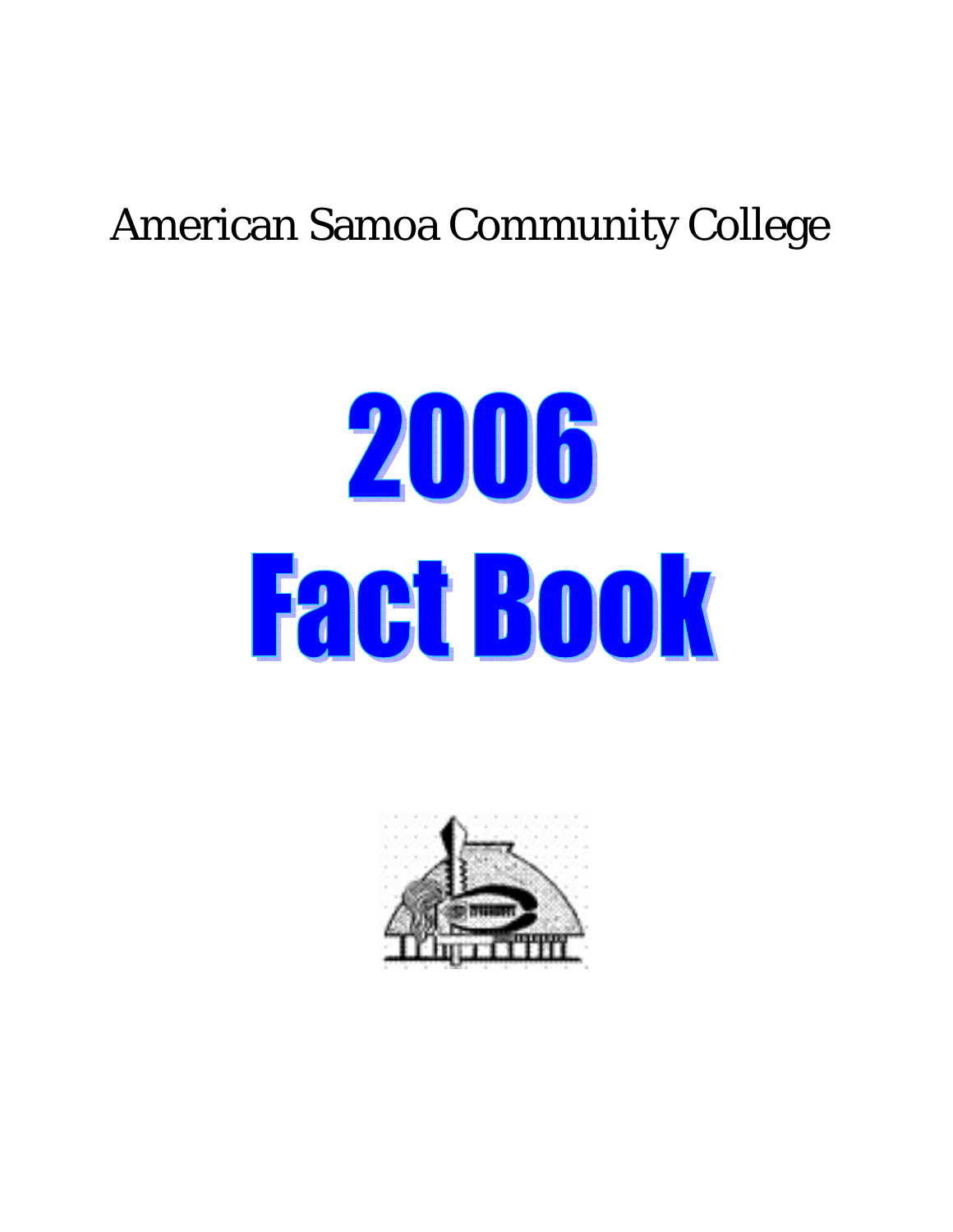### *Table of Contents*

| Enrollment                                 | $3-15$    |
|--------------------------------------------|-----------|
|                                            |           |
| <b>Student Performance: ELI</b>            | $16-19$   |
| <b>Student Performance: Placement Test</b> | $20 - 24$ |
| Resources                                  | $25 - 27$ |
| Programs                                   | 28-33     |
| <b>Graduate Statistics</b>                 | 34-44     |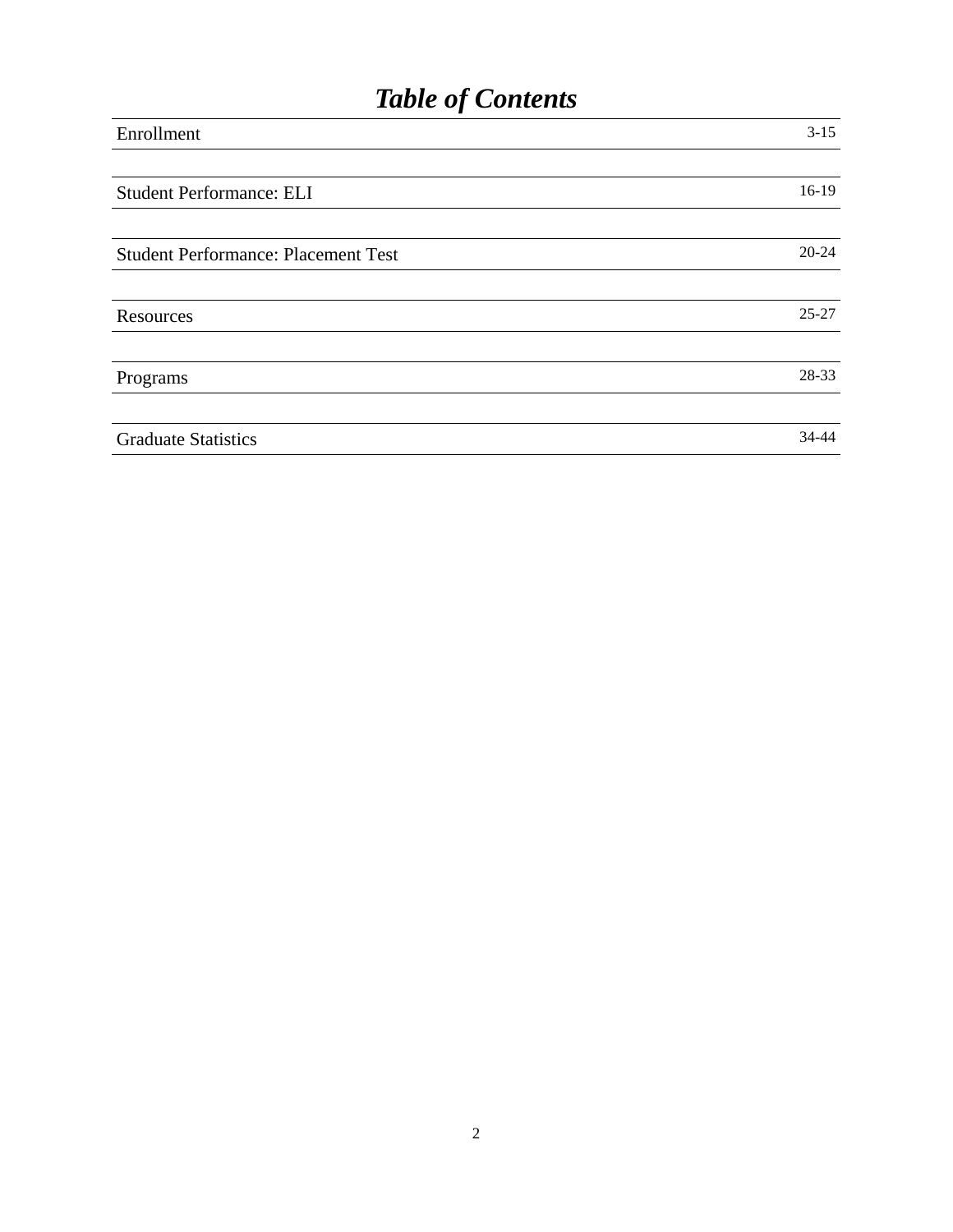### **Enrollment**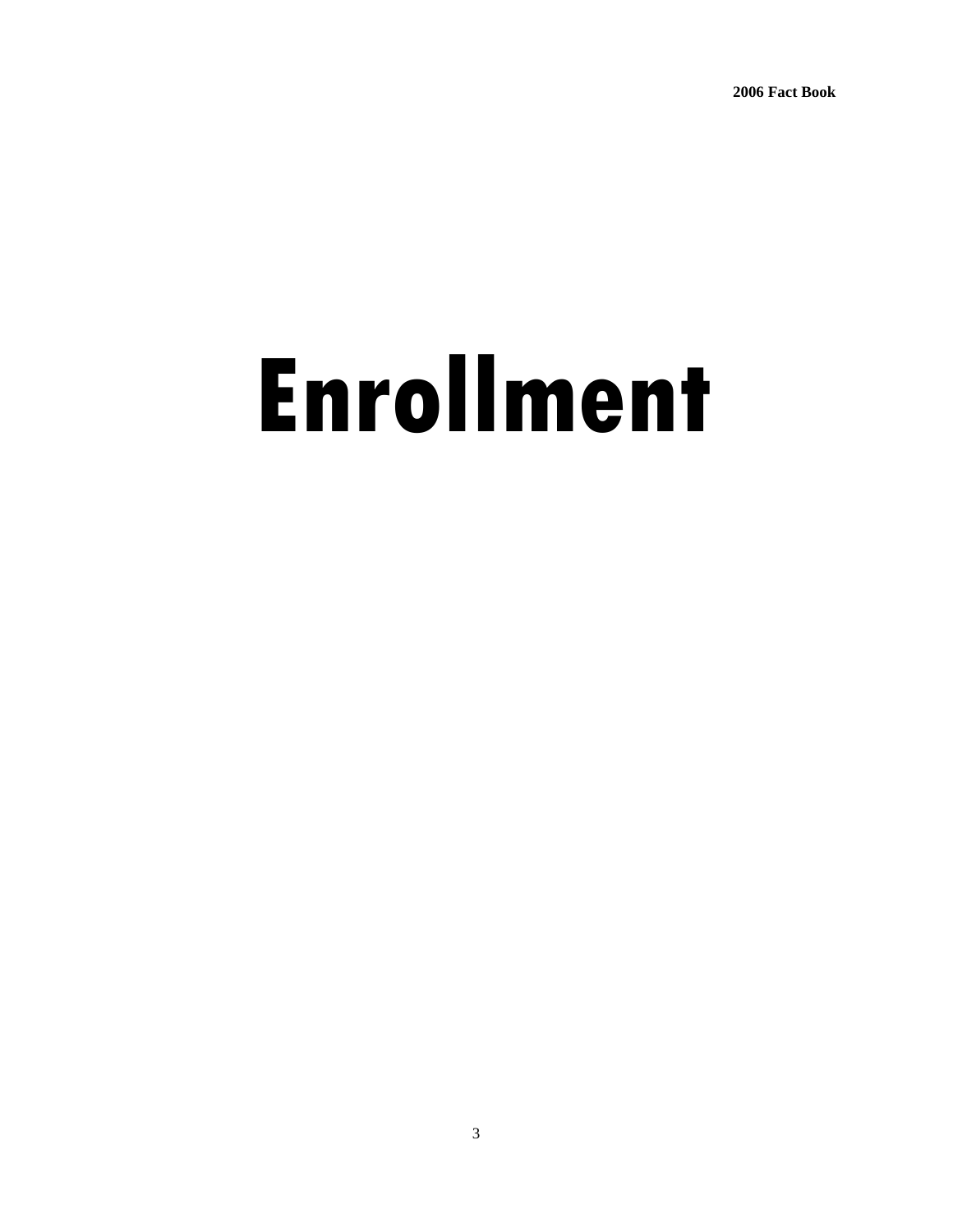Figure A. Unduplicated Head Count of students enrolled during the 2005-2006 school year.



Figure B. Unduplicated head count of students enrolled from Fall 2000 to Summer 2006. From Fall 2000 to Summer 2006, total enrollment for each academic year increased by 63%.

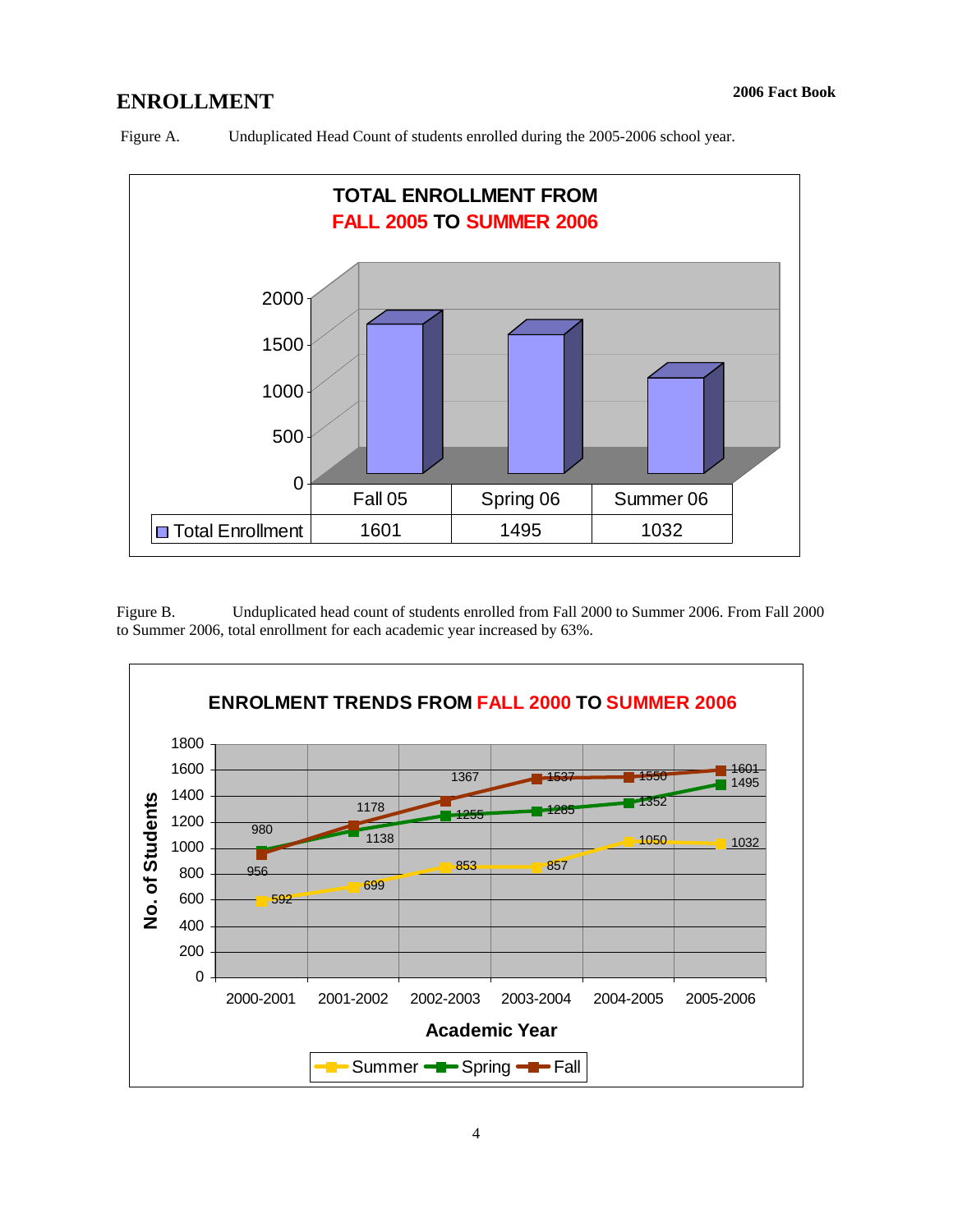Figure C. The figure below shows the total enrollment (full head count) of each academic year ( Fall to Summer) above the graph line. Below the graph line is the percentage by which enrollment had increased from one academic year to another. The highest increase was during the 2001-2002 school year. There was another 15% increase from that school year to the following school year. After 2003, enrollment gradually increased.



| <b>Academic Year</b> | <b>Fall</b> | <b>Spring</b> | <b>Summer</b> | <b>Total</b> |
|----------------------|-------------|---------------|---------------|--------------|
| 2000-2001            | 956         | 980           | 592           | 2528         |
| 2001-2002            | 1178        | 1138          | 699           | 3015         |
| 2002-2003            | 1367        | 1255          | 853           | 3475         |
| 2003-2004            | 1537        | 1285          | 857           | 3679         |
| 2004-2005            | 1550        | 1352          | 1050          | 3952         |
| 2005-2006            | 1601        | 1495          | 1032          | 4128         |
| <b>TOTAL</b>         | 8189        | 7505          | 5083          | 20777        |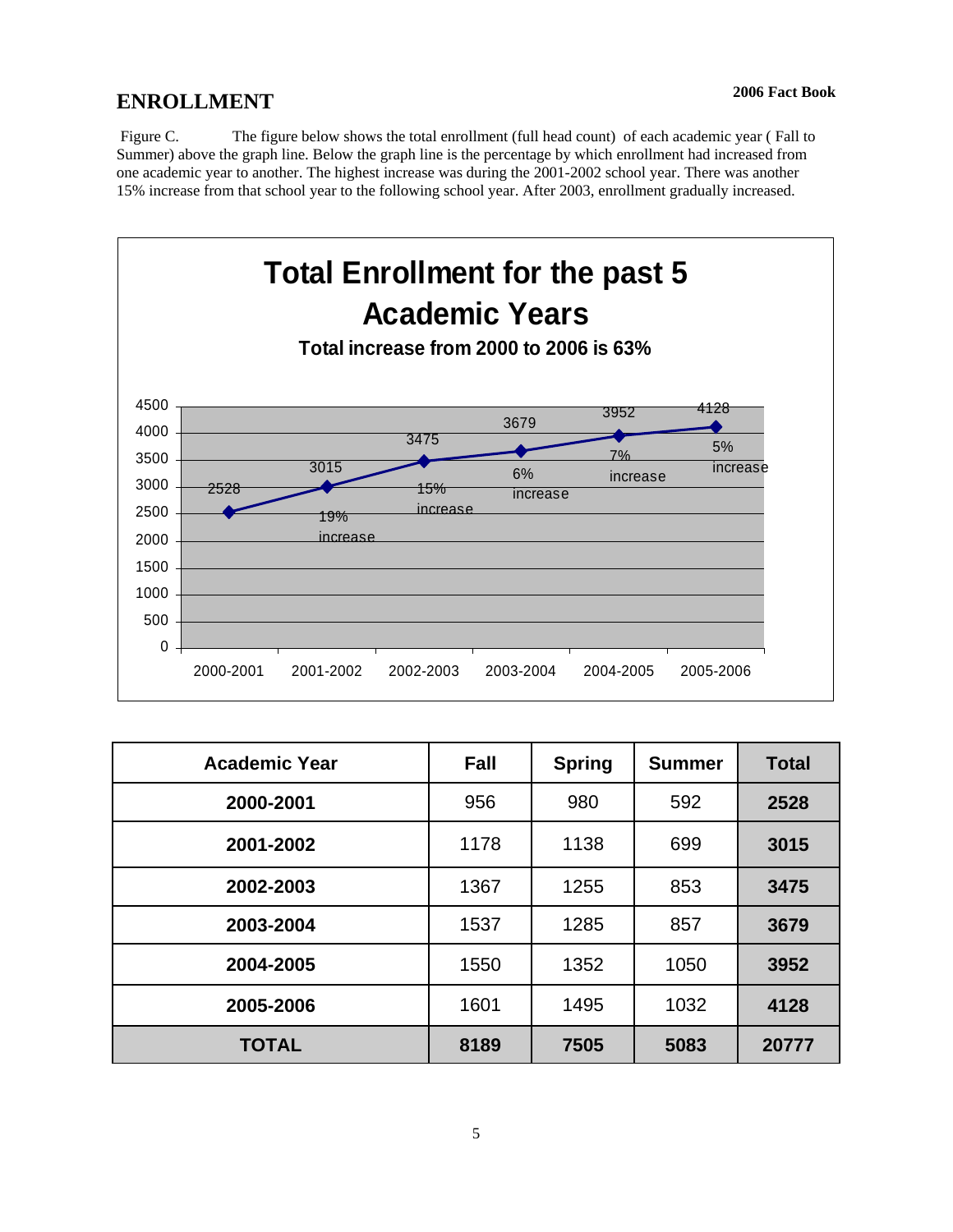Figure D. Breakdown of students enrolled during 2005-2006 Academic Year. The chart below shows that the highest number of enrolled students fall in the continuing category. Fall has a higher enrollment for new students as compared to other semesters but the lowest number in returning students. The table below the chart shows the percentages and actual numbers of students enrolled in each category.



Figure E. Actual numbers of students enrolled broken down by enrollment status. 26% of students enrolled during the 2005-2006 academic year were new students and 63% were continuing. Returning students made up the

|                   | <b>Fall 2005</b> |      | Spring 2006 |      | Summer 2006 |      | <b>Total</b> |
|-------------------|------------------|------|-------------|------|-------------|------|--------------|
| <b>New</b>        | 638              | 40%  | 170         | 11%  | 282         | 27%  | 1090         |
| <b>Continuing</b> | 811              | 51%  | 1192        | 80%  | 614         | 59%  | 2617         |
| <b>Returning</b>  | 152              | 9%   | 133         | 9%   | 136         | 13%  | 421          |
| Total             | 1601             | 100% | 1495        | 100% | 1032        | 100% | 4128         |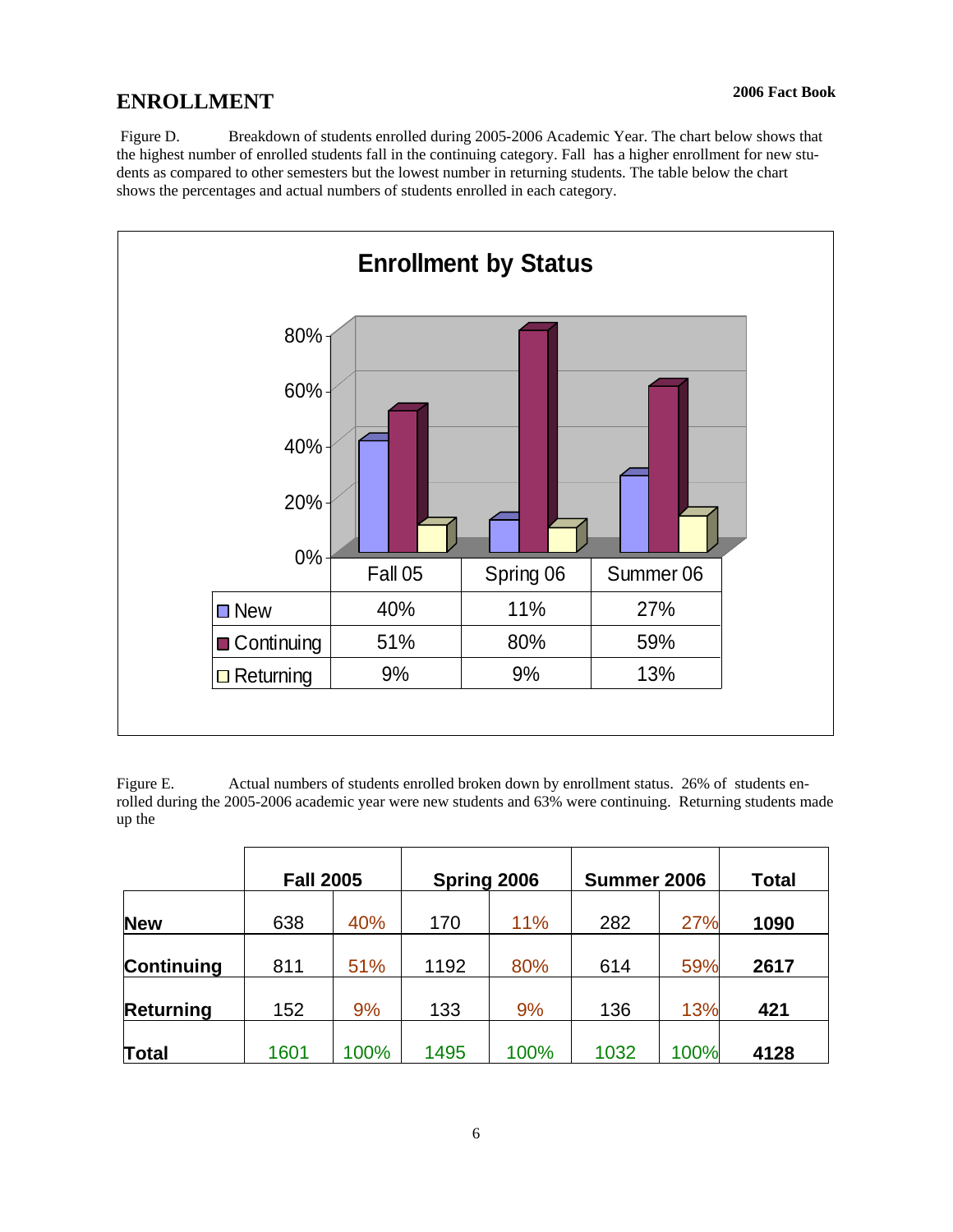### **ENROLLMENT**

 Figure F. In Fall, there are more students continuing from the previous year, followed by the number of new students, and a low number of returning students. This has been the trend for the past 6 years. Recently, the number of returning students and new students is beginning to recline while the number of returning students have increased.



 Figure G. The trend in Spring semesters show that New enrollment and Returning enrollment are very low. There are more Returning students who enroll during the Spring Semester. This has been consistent for the past 6 years.

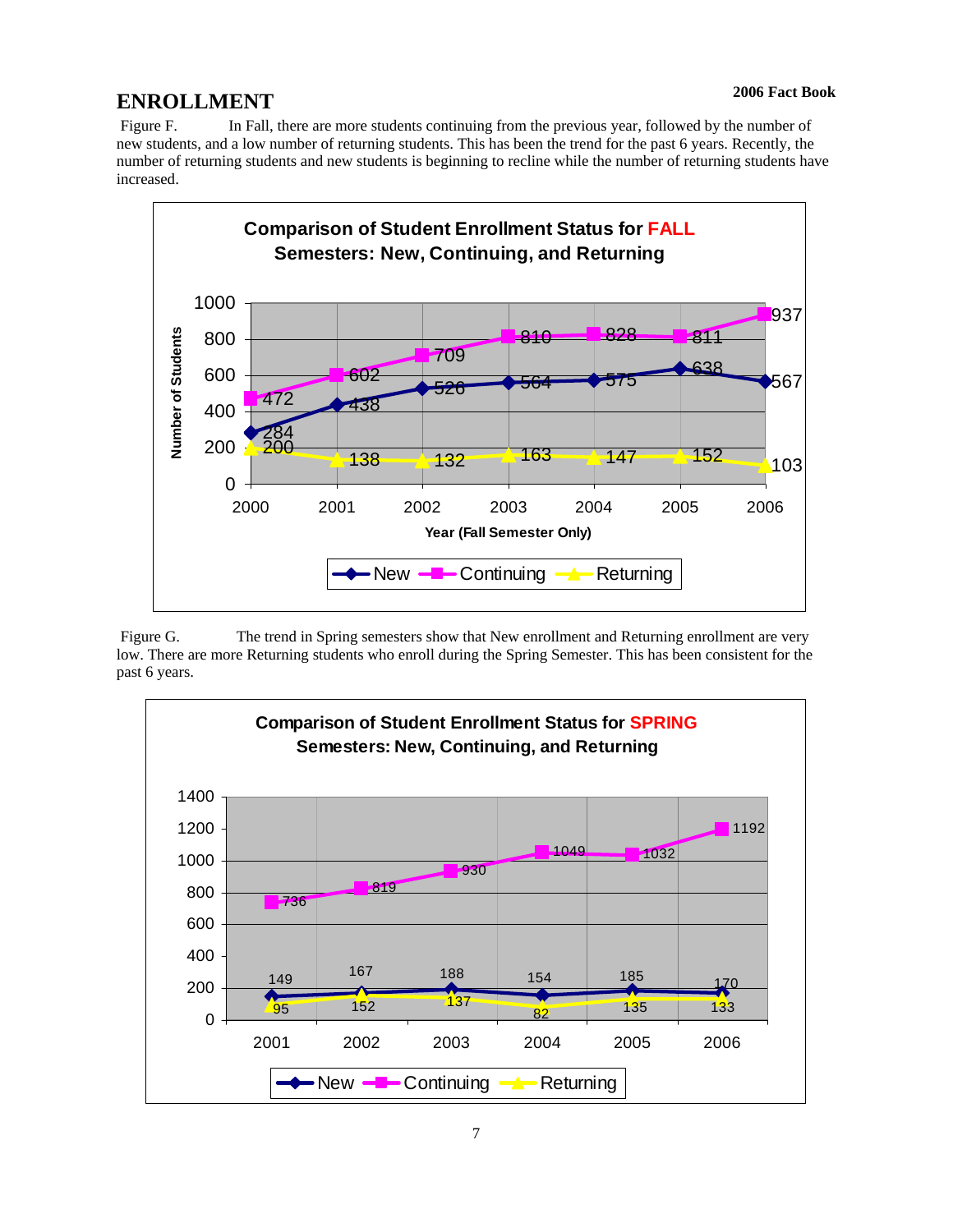Figure H. In the figure below, in Summer 2005, the amount of New student enrollment increased by 77% in 2005 which probably means that students are enrolling right after graduating from High School..



 Figure I. The figure below shows the enrollment breakdown for ASTEP. As in regular ASCC Enrollment, more students enroll during the Fall semester.

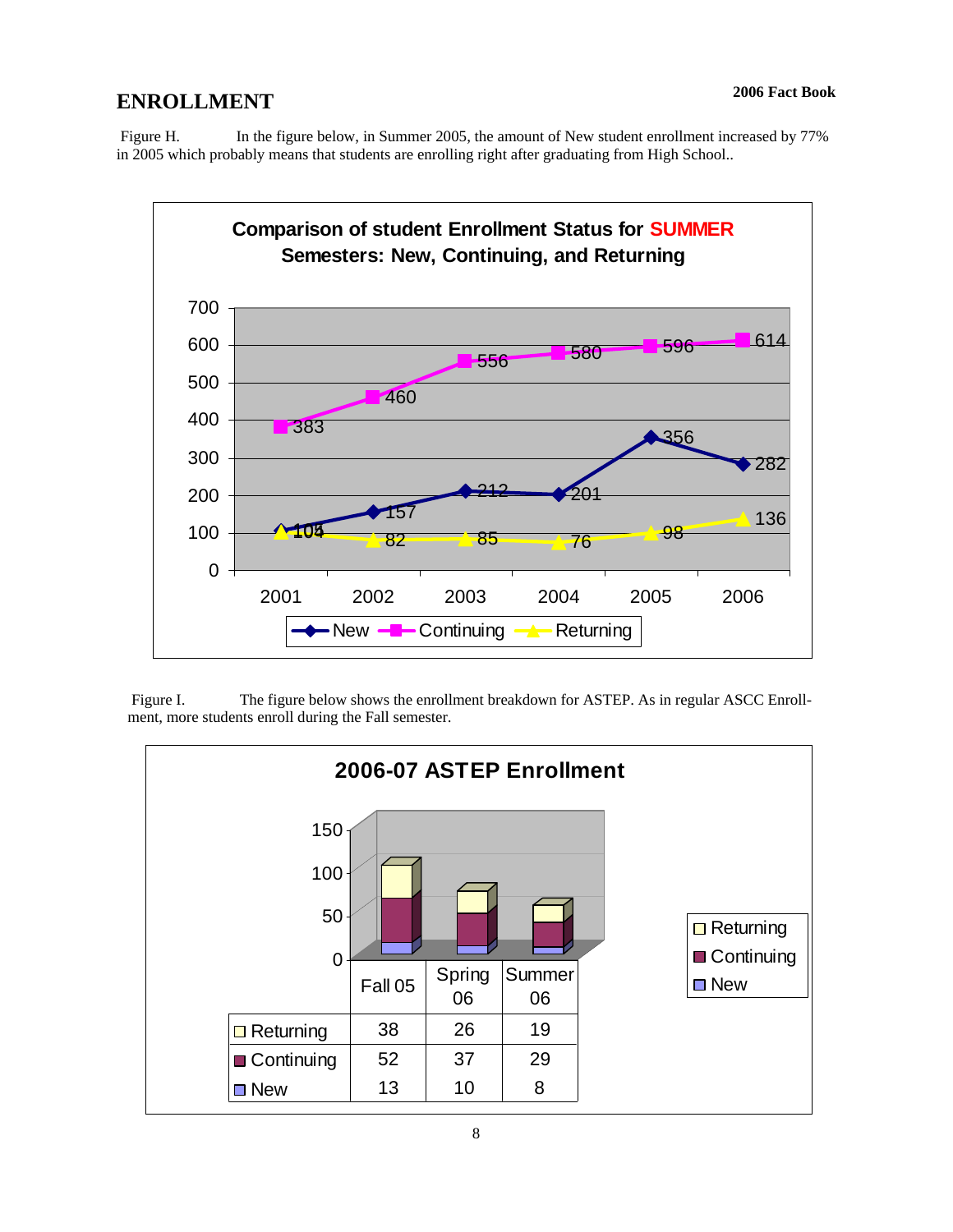Figure J. For the 2005-2006 Academic School year, 50% of the students were enrolled part time and 50% were enrolled full time. Summer has the highest number of Full time and Fall has the highest number of Part time students.



| <b>Student Course Load</b> | <b>Fall 2005</b> | Spring 2006 | Summer 2006 |
|----------------------------|------------------|-------------|-------------|
| Full -Time                 | 765              | 670         | 632         |
| Part-Time                  | 836              | 825         | 400         |
| Total                      | 1601             | 1495        | 1032        |

Figure K. For the past 6 years, an average of 50% of the students were Full time and 50% were Part time throughout the Fall semesters.



| Year             | <b>Full Time</b> | <b>Part Time</b> | <b>Total</b> |
|------------------|------------------|------------------|--------------|
| <b>Fall 2001</b> | 661              | 517              | 1178         |
| <b>Fall 2002</b> | 634              | 733              | 1367         |
| <b>Fall 2003</b> | 807              | 730              | 1537         |
| <b>Fall 2004</b> | 749              | 801              | 1550         |
| <b>Fall 2005</b> | 771              | 830              | 1601         |
| <b>Fall 2006</b> | 815              | 792              | 1607         |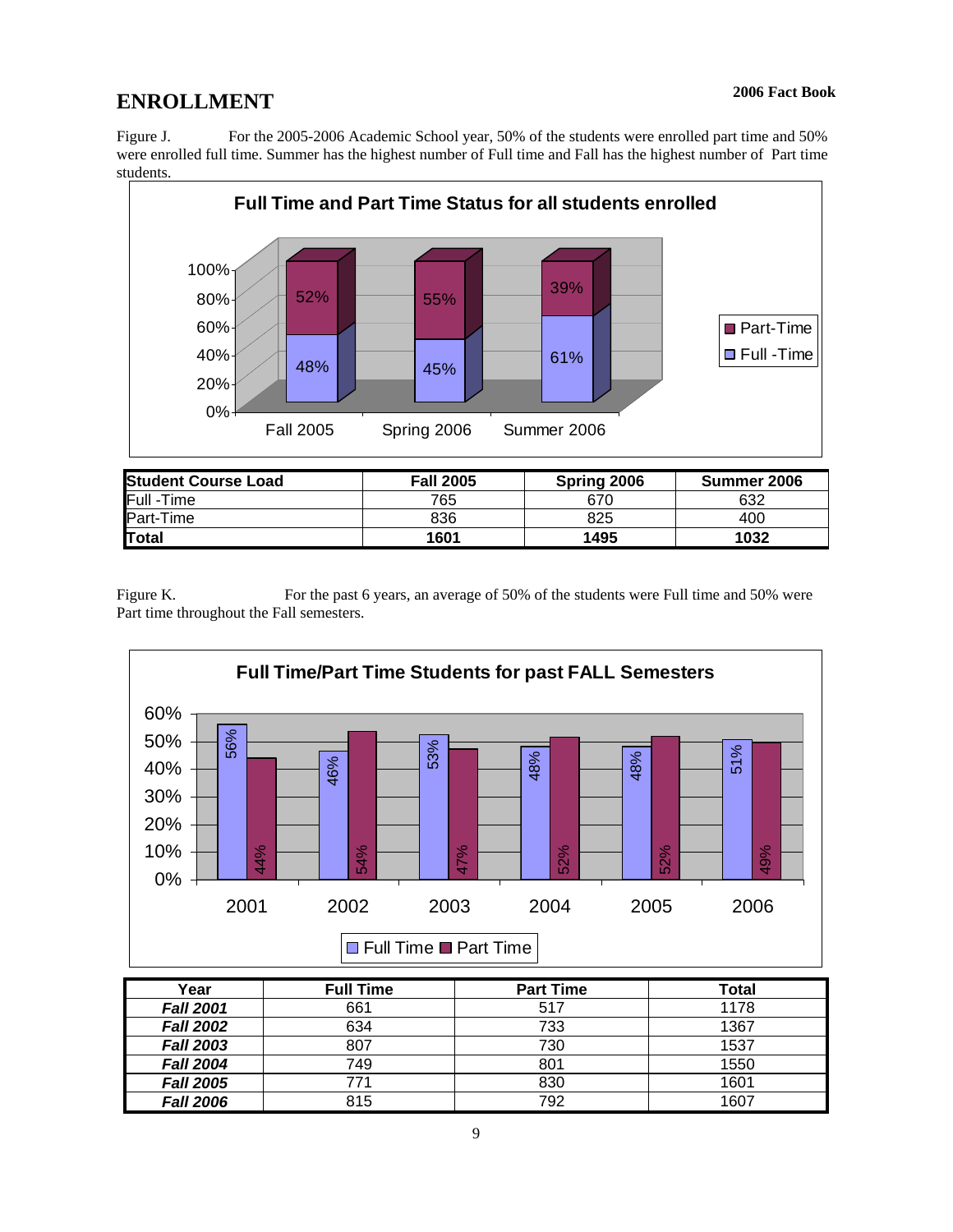Figure L. During Spring, the average of 50% for both sides remained consistent for the past 4 years.



|             |                      |     | .    |
|-------------|----------------------|-----|------|
| Spring 2001 | <b>Not Available</b> |     |      |
| Spring 2002 | 617                  | 521 | 1138 |
| Spring 2003 | 560                  | 695 | 1255 |
| Spring 2004 | 648                  | 637 | 1285 |
| Spring 2005 | 623                  | 729 | 1352 |
| Spring 2006 | 670                  | 825 | 1495 |

Figure M. In 2001 and 2002, 93% of the students were enrolled Part time. Since then that trend has changed and there are more Full time students enrolled in Summer sessions as compared to Part time.



|                    | <b>Full Time</b> | <b>Part Time</b> | Total |
|--------------------|------------------|------------------|-------|
| Summer 2001        | 44               | 548              | 592   |
| Summer 2002        | 52               | 647              | 699   |
| Summer 2003        | 480              | 373              | 853   |
| Summer 2004        | 550              | 307              | 857   |
| <b>Summer 2005</b> | 598              | 452              | 1050  |
| Summer 2006        | 632              | 400              | 1032  |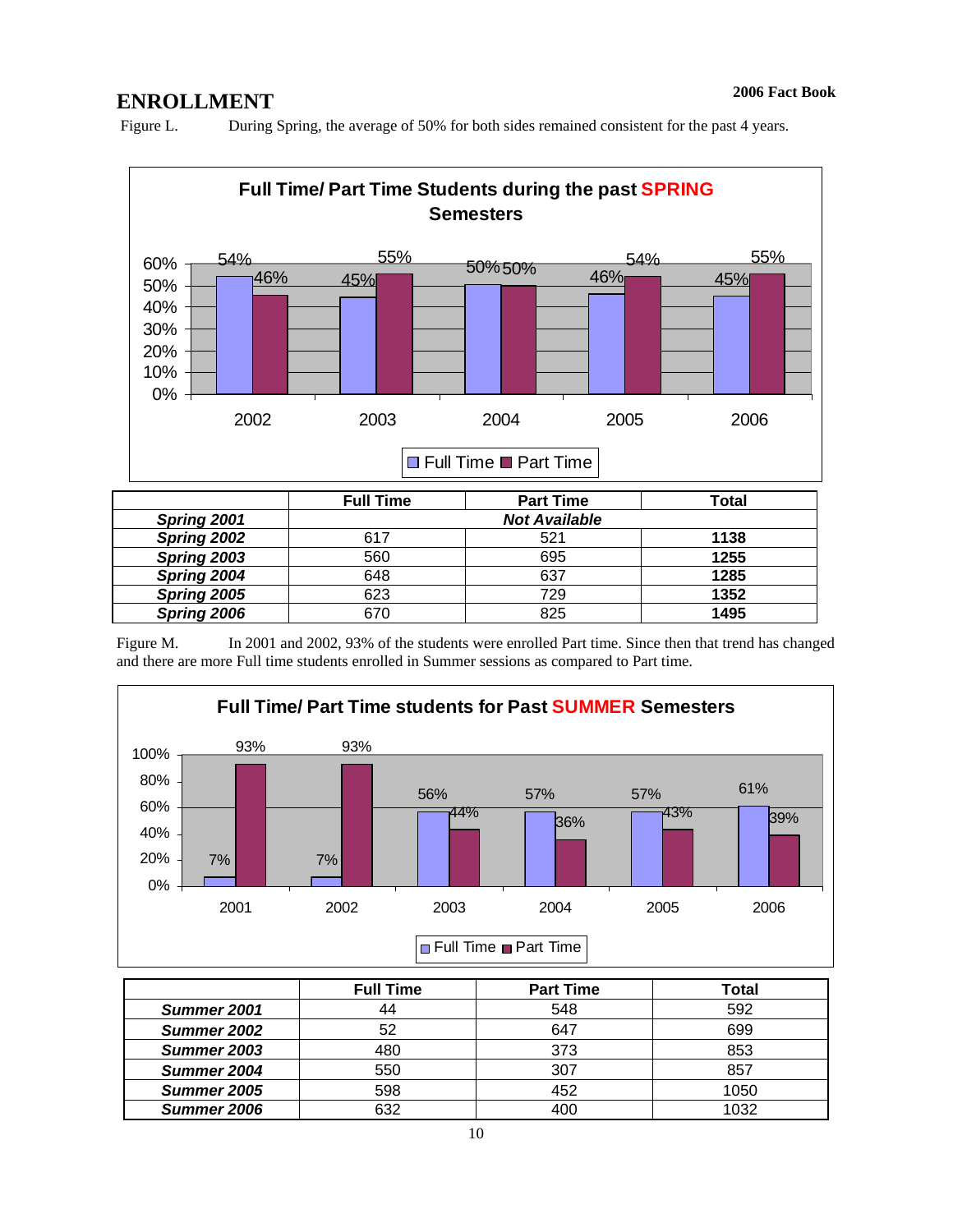### **Student Characteristics**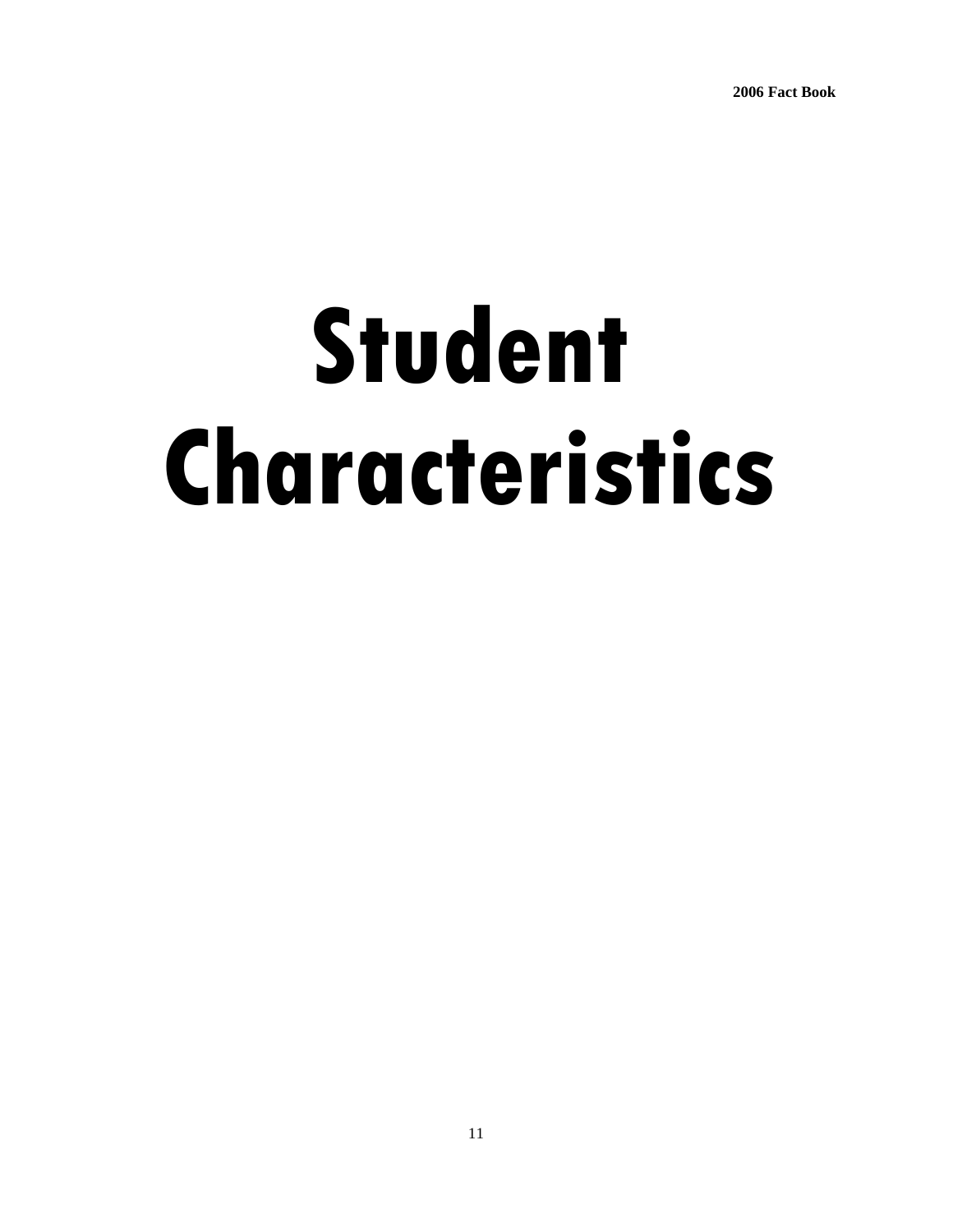### **STUDENT CHARACTERISTICS**

 Figure 1A. Enrollment by Gender. During the course of the 2005-2006 academic year, gender enrollment stayed nearly the same for all three semesters with more than 60% female and less than 40% Male.



| <b>Totals</b> | 1601 | 1495 | 1032 |
|---------------|------|------|------|
| Female        | 986  | 917  | 662  |
| Male          | 615  | 578  | 370  |

 Figure 1B. Comparison of Gender Enrollment for the past Fall semesters. For the past 5 Fall semesters, more than 50% of students who enrolled are female.

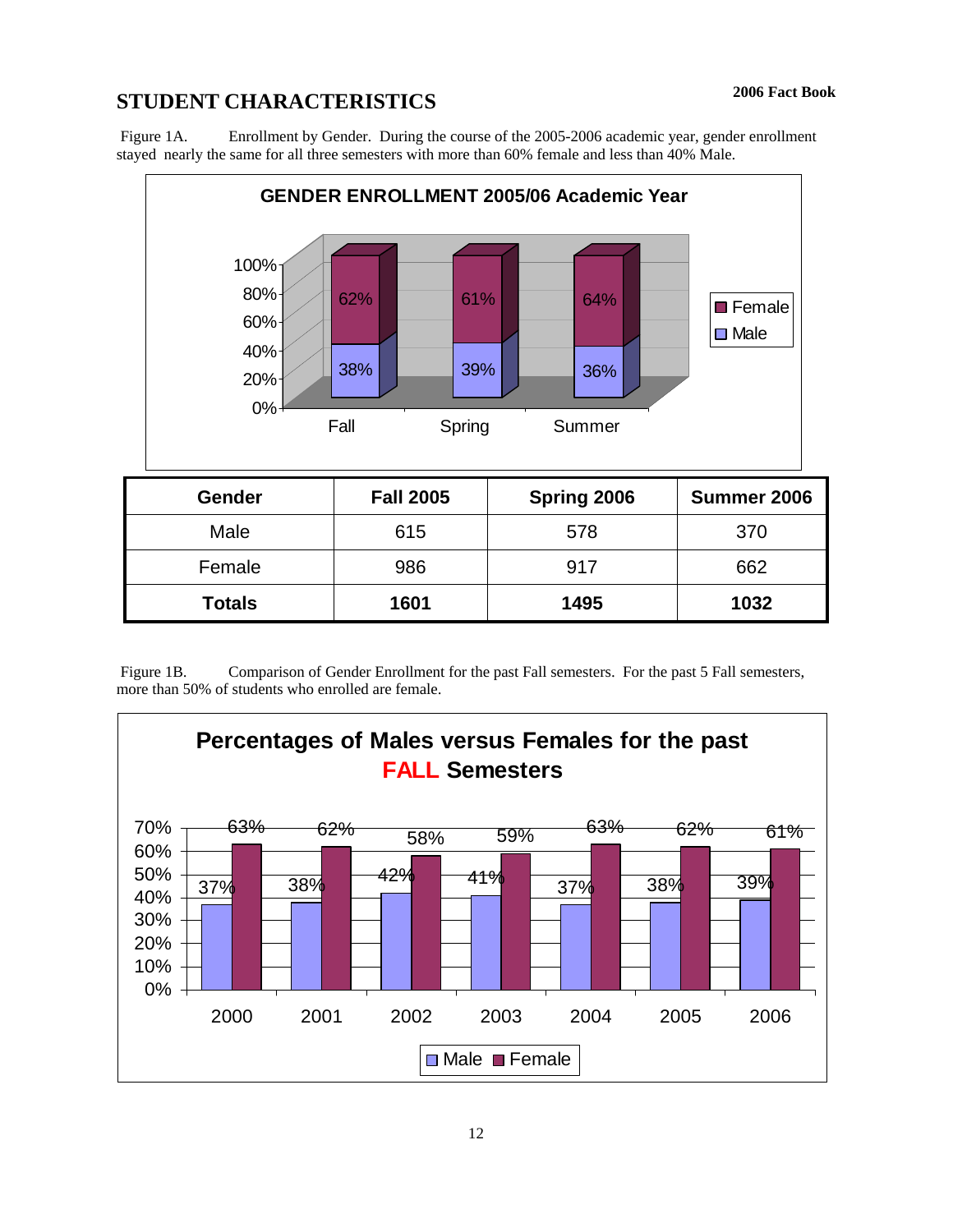### **STUDENT CHARACTERISTICS**

Figure 1C. Comparison of Gender Enrollment for the past Spring Semesters. Again in Spring, more than 50% of students enrolled are Female.



 Figure 1D. Comparison of Gender Enrollment for the past Summer semesters. The past Summer semesters show that more than 60% of students who enrolled are Female.

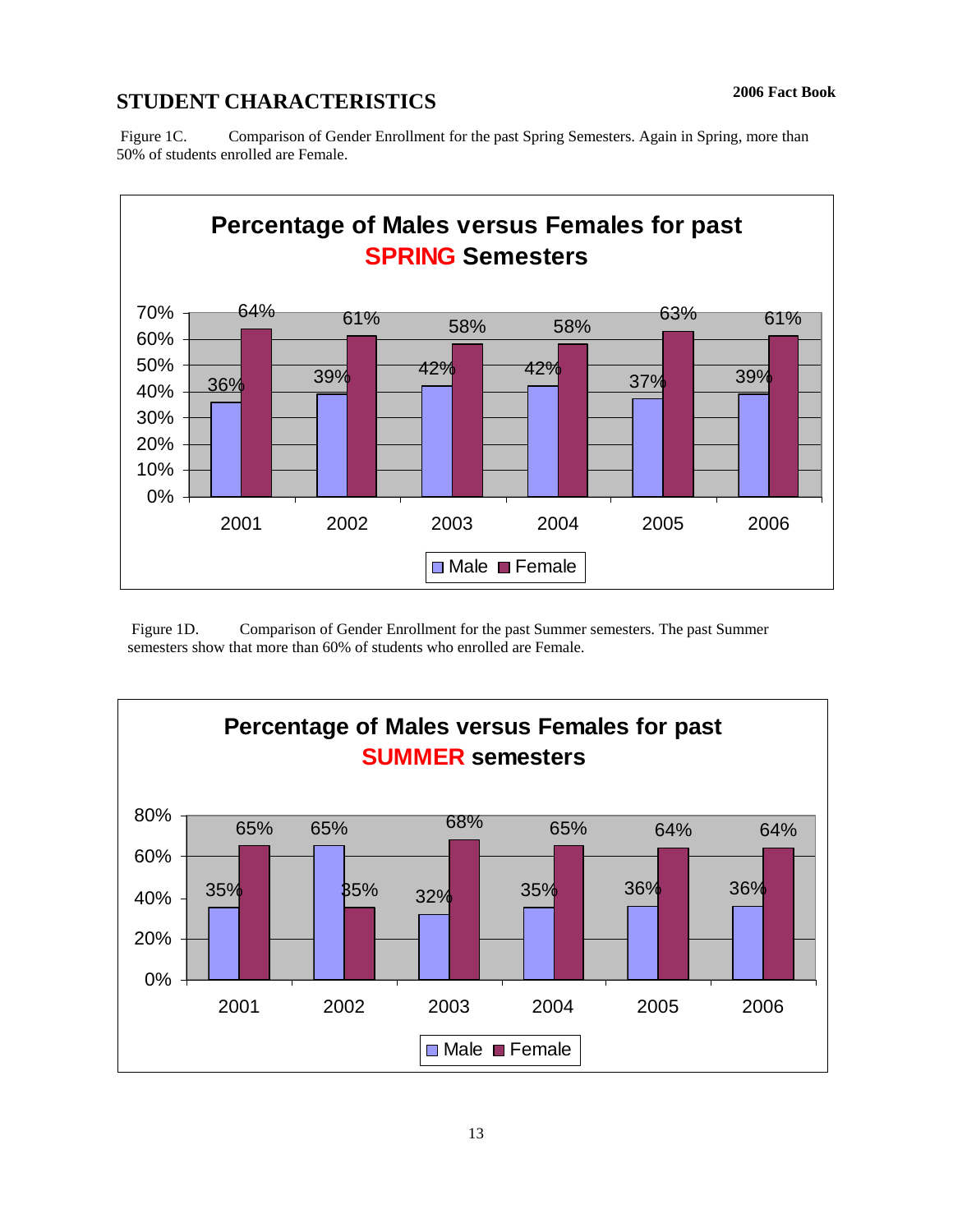### **STUDENT CHARACTERISTICS**

 Figure 1E. Comparison of Gender Enrollment for the past Spring Semesters. Again in Spring, more than 50% of students enrolled are Female.



| <b>Age Group</b> | <b>Fall 2005</b> | Spring 2006 | Summer 2006 |
|------------------|------------------|-------------|-------------|
| $15 - 18$        | 242              | 424         | 295         |
| 19-25            | 776              | 824         | 525         |
| 26-35            | 139              | 114         | 107         |
| 36-45            | 74               | 84          | 72          |
| 46-55            | 40               | 38          | 28          |
| $56+$            |                  |             |             |
| Unknown          | 324              |             |             |
| Total            | 1601             | 1495        | 1032        |

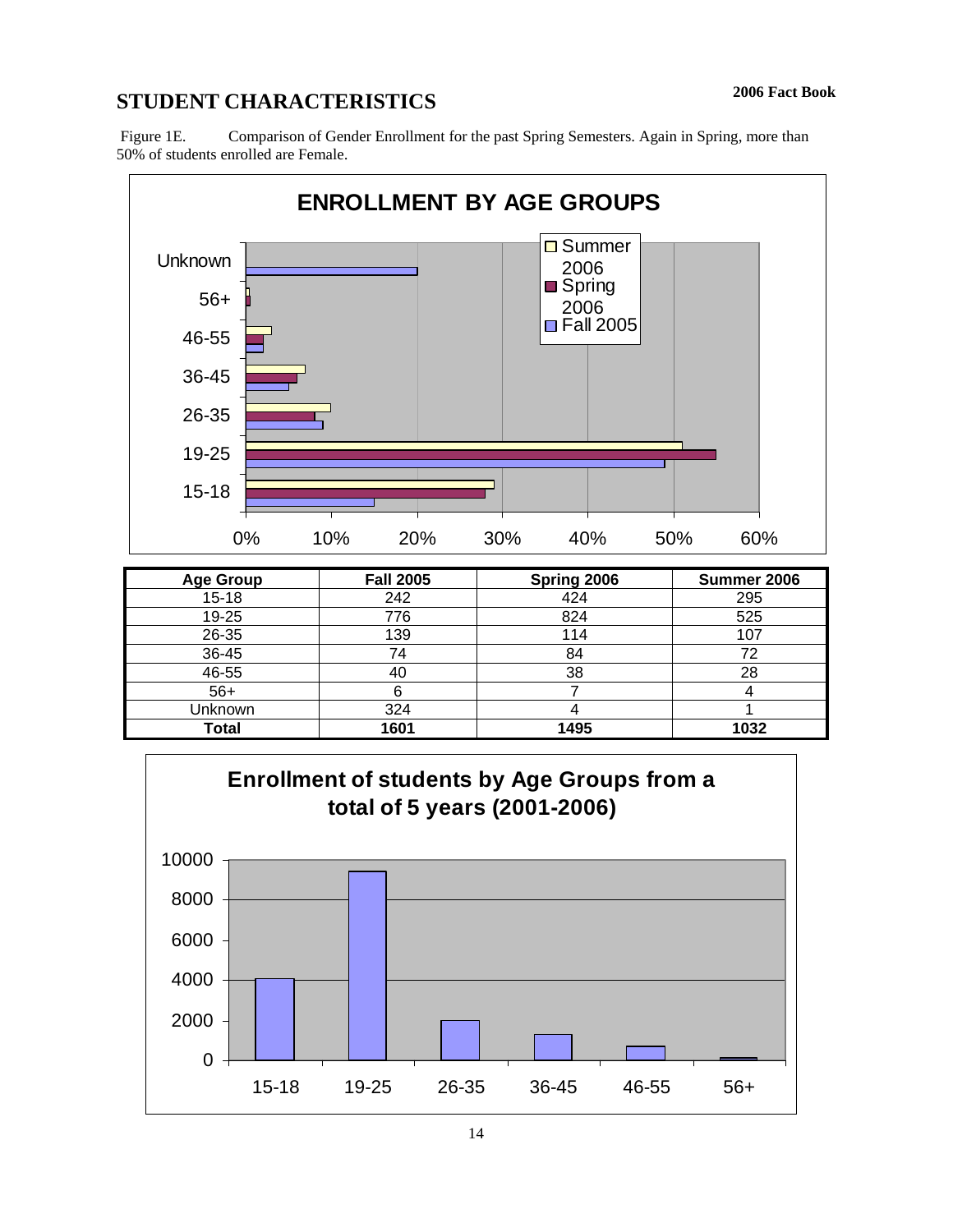

Figure 1F. 89% of students enrolled in the 2005-2006 Academic Year are American Samoan residents.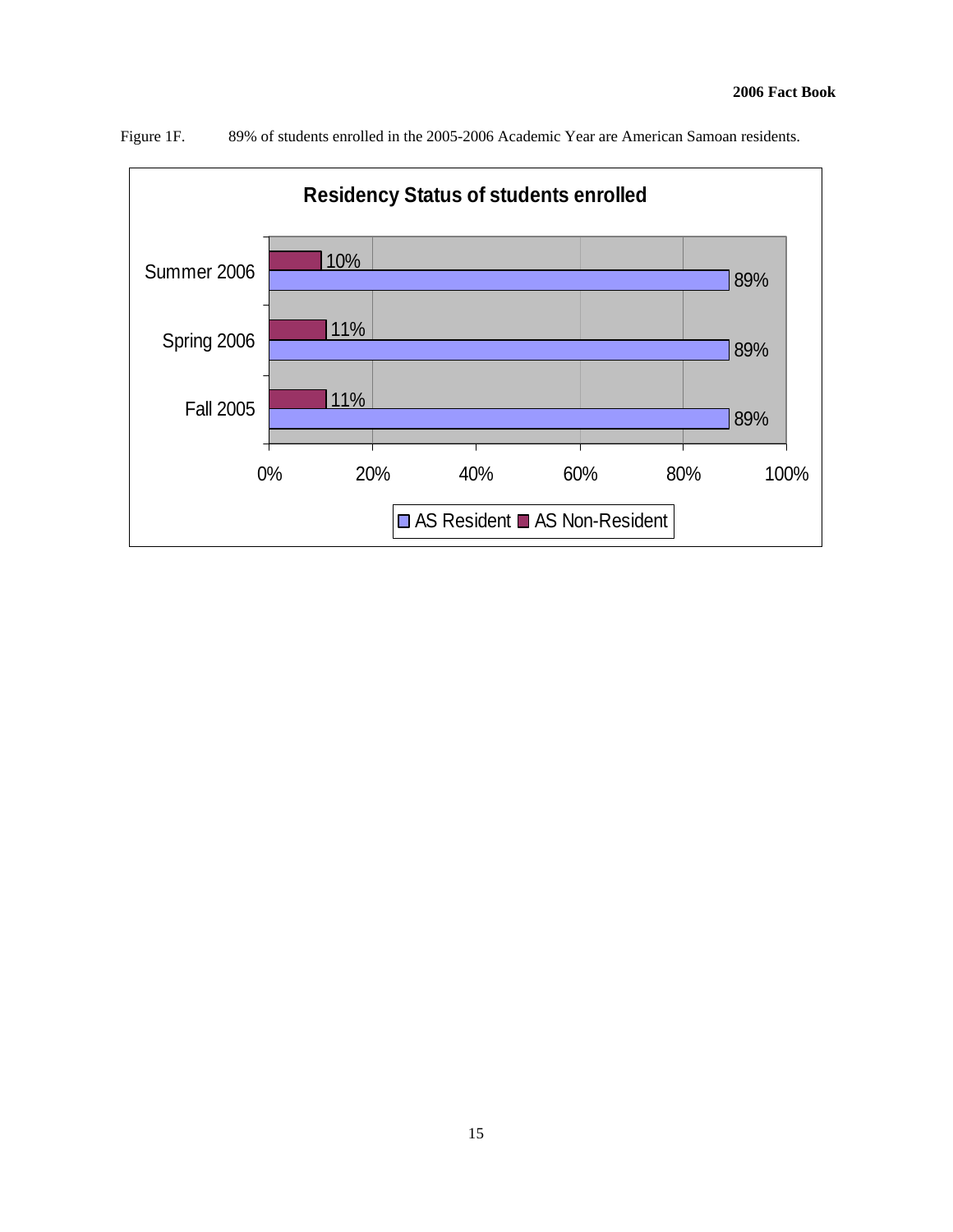### **Student Performance: ENGLISH LANGUAGE INSTITUTE**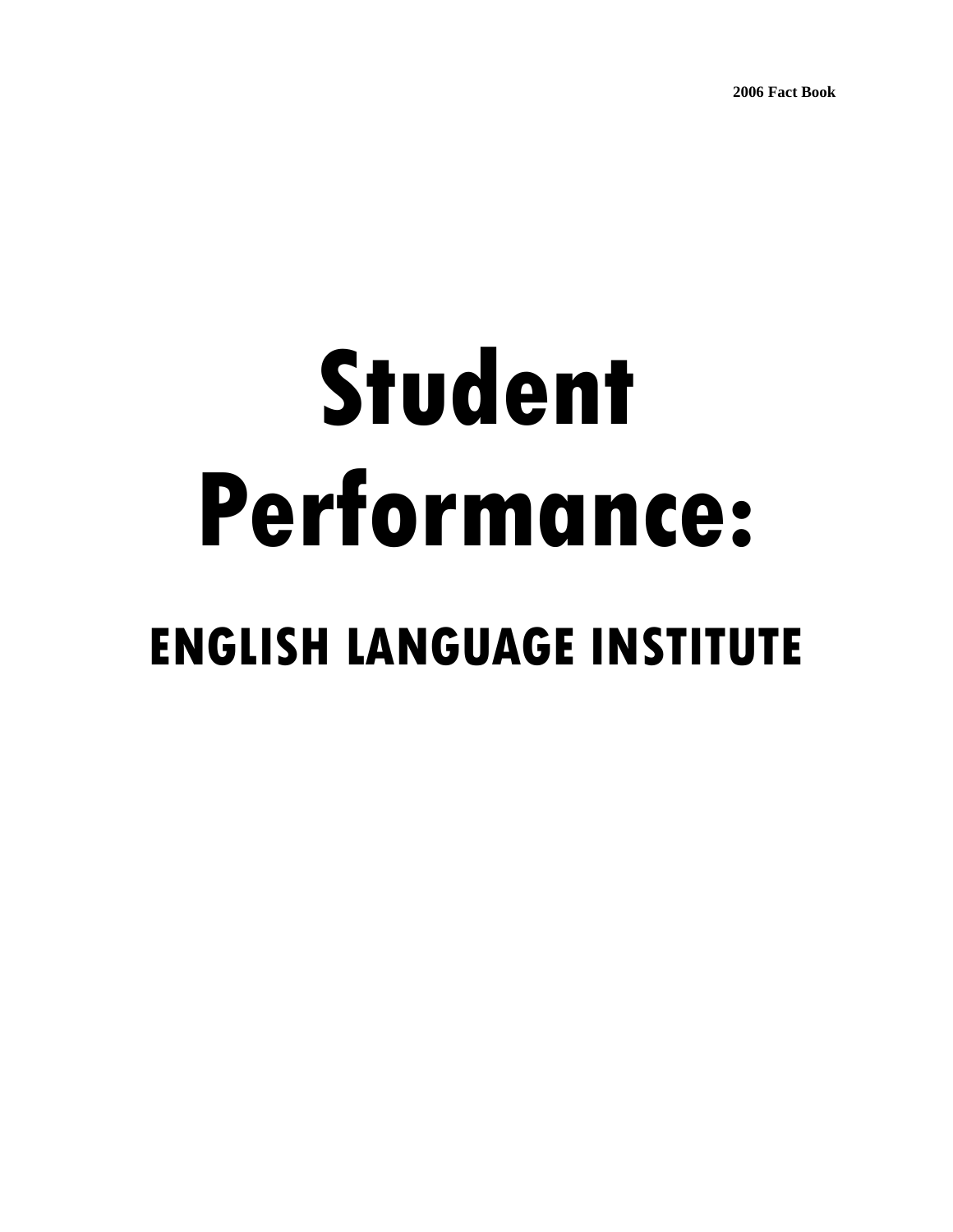### **2006 Fact Book STUDENT PERFORMANCE**

 Fig. 2A. During Summer 2006, 50% of the students were enrolled into ELI Courses. That number is a significant increase from just 19% in Fall of 2005.



 Fig. 2B. In the past three years, Fall enrollment in ELI courses was dropped in 2005. During Spring, ELI enrollment has decreased from 32 % in both 2004 and 2005 to 23%. Summer enrollment into ELI courses has increased to 50% from 31% in 2004 and 2005.



\* Not recorded yet.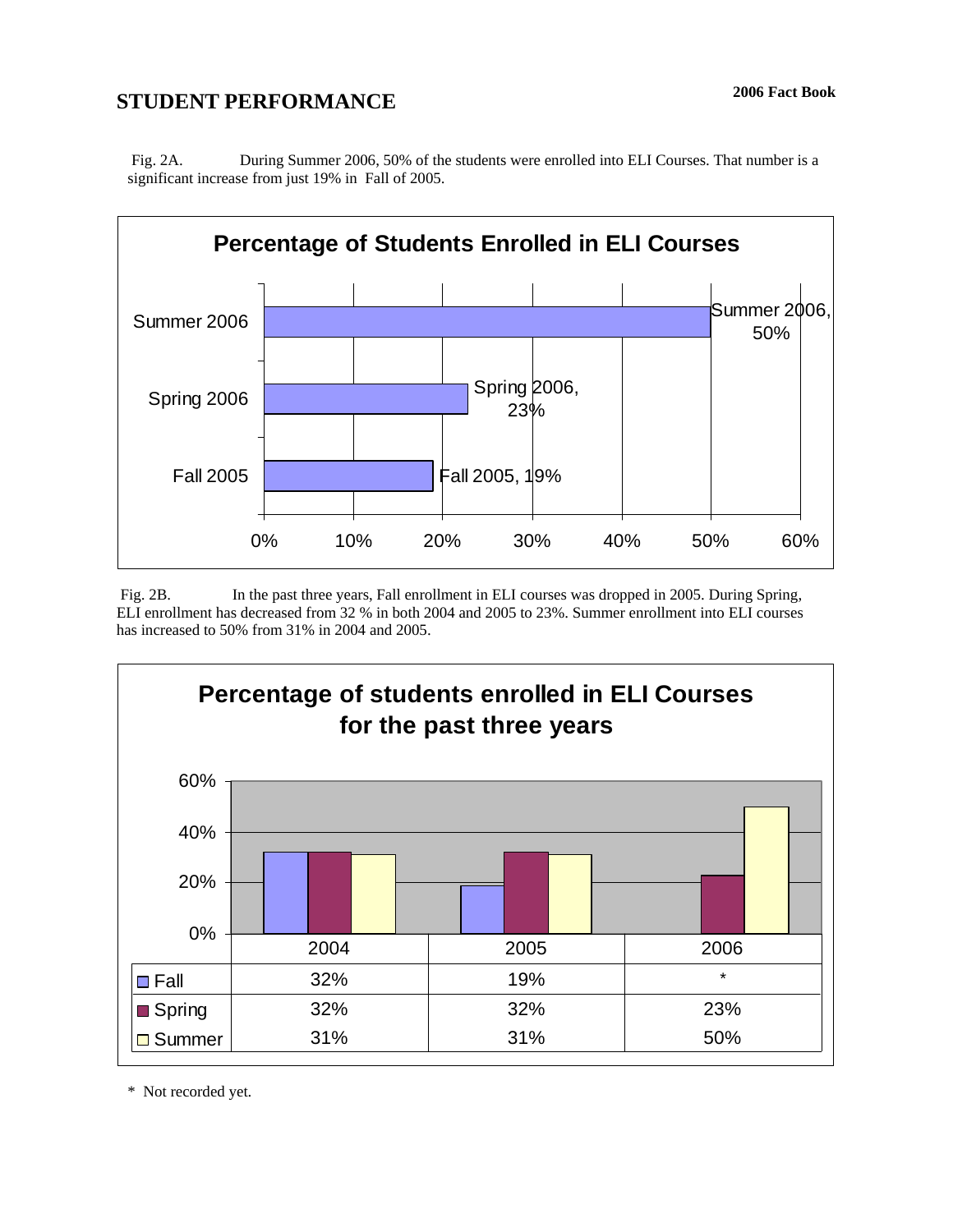

 Fig.2C. In the 2005-2006 Academic year, there has been a climbing success rate in all areas of ELI courses, Reading Writing and Grammar (where applicable).

 Fig. 2D. In Fall semesters, 64% of students who enrolled in ELI Reading courses passed their classes. An average of 53% passed the Writing courses.

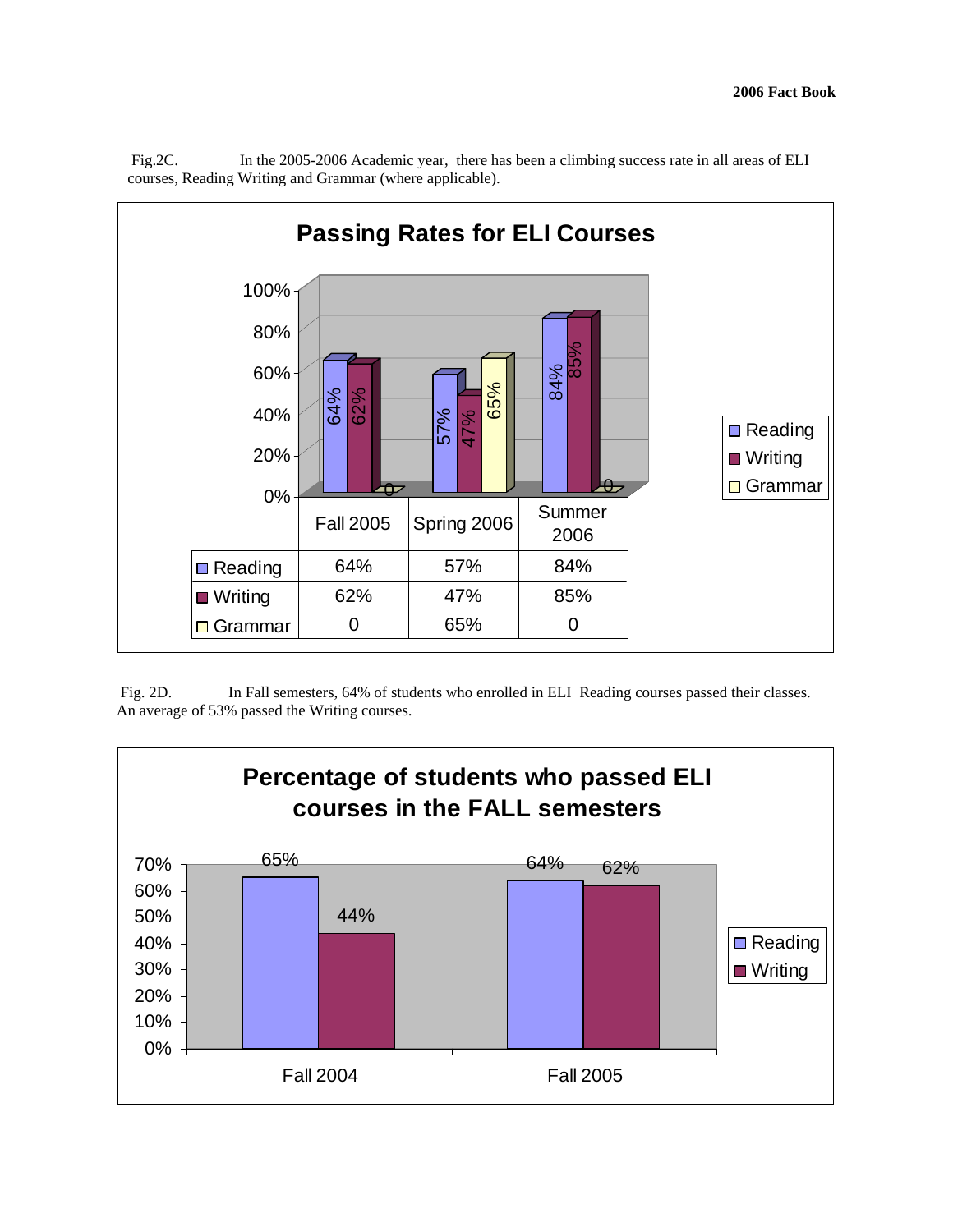

 Fig.2E. During Spring semesters, an average of 68% passed Reading, 60% passed Writing, and an average of 72% passed Grammar.



Fig.2C. During Summer sessions, an average of 80% pass Reading courses, and 79% pass Writing.

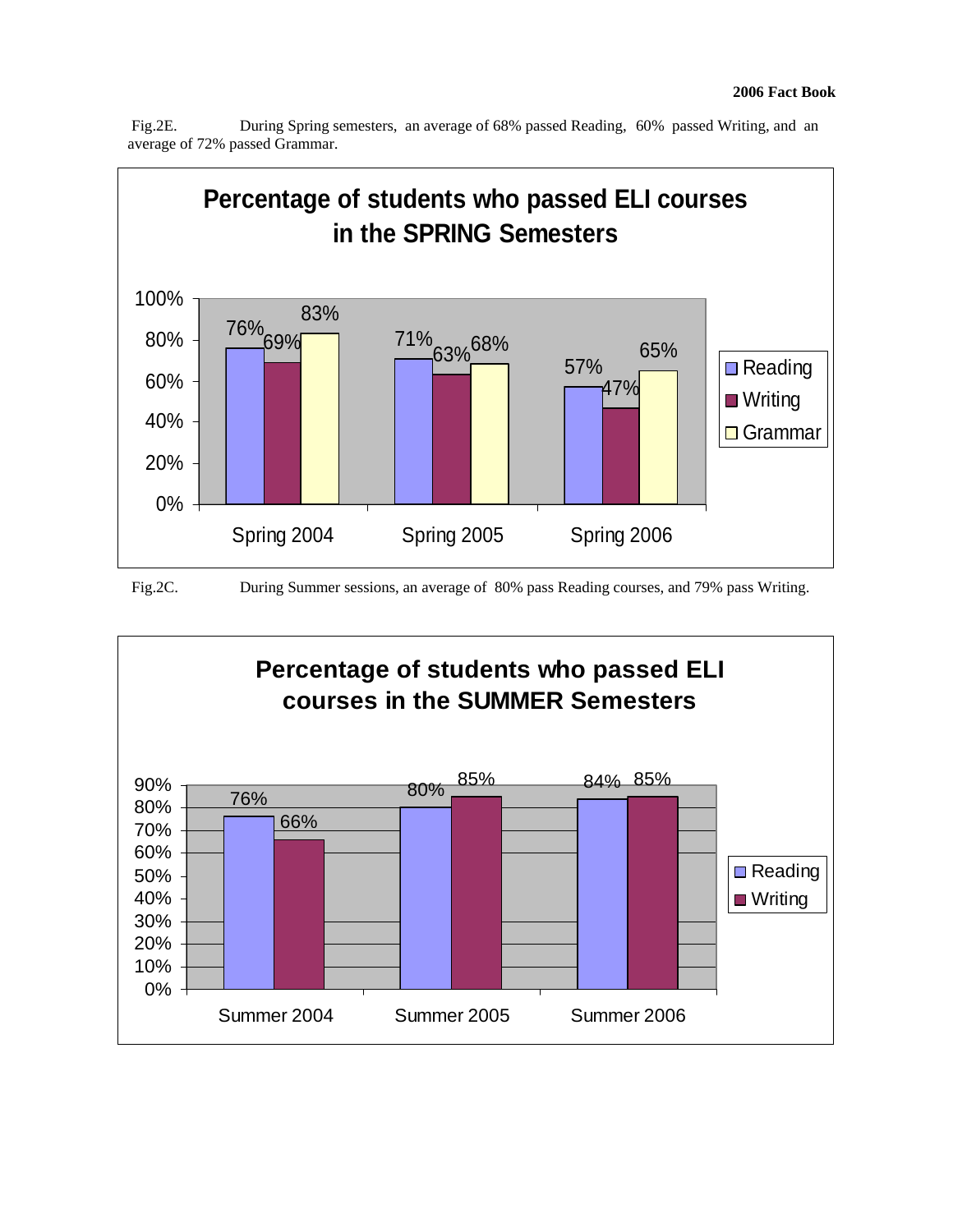### **Student Performance: PLACEMENT TEST RESULTS**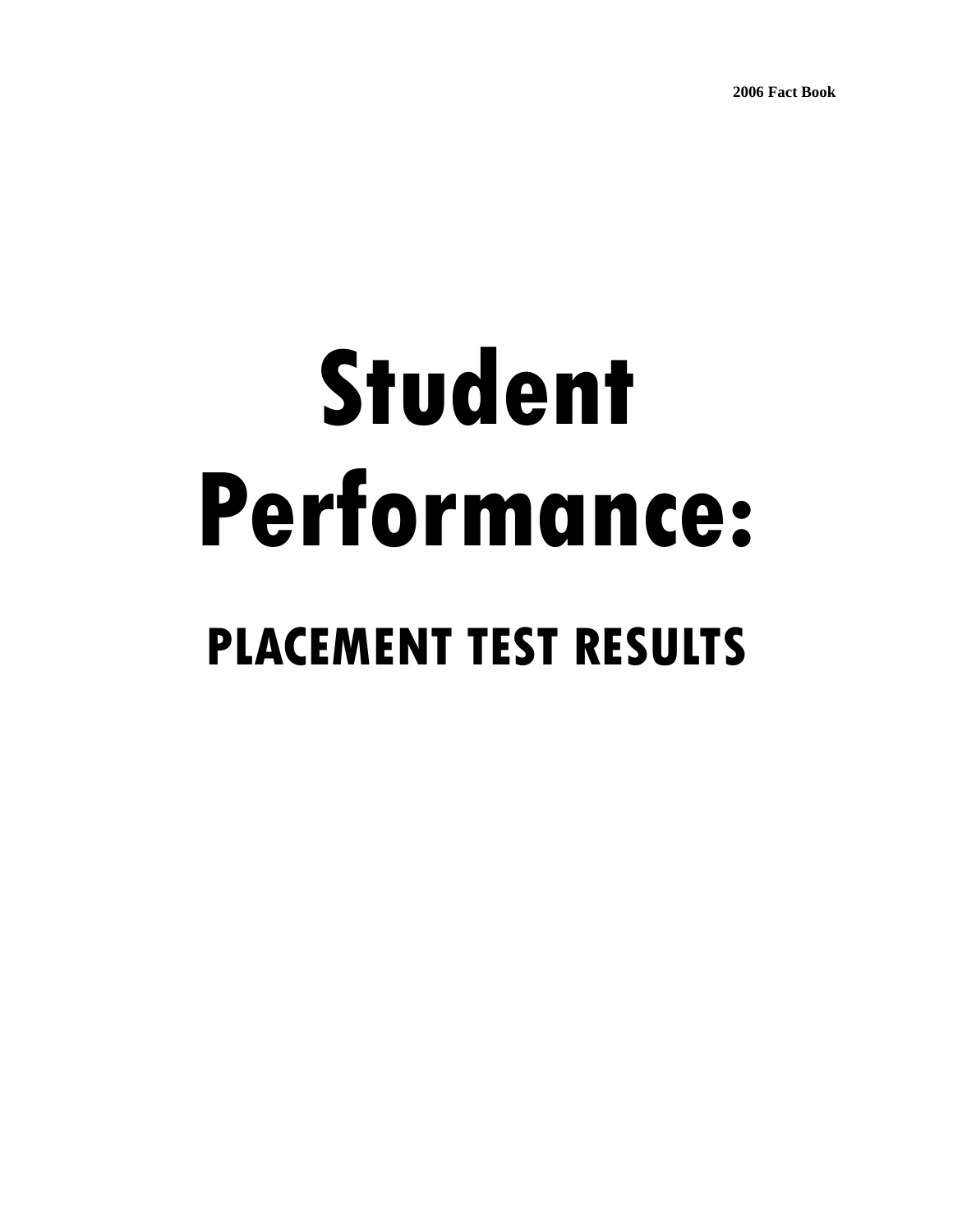Fig.3A. During Fall of 2005, more students were enrolled in English Reading level 80 or ENG 80 as compared to other levels. The same goes for Spring and Summer 2006. 35% of those students that tested into ELI courses tested into ENG 80 during Fall.



 Fig.3B. All throughout the 2005-2006 Academic year, more students tested into English Writing level 81: 58% in Fall, 45% in Spring, and 53% in Summer.

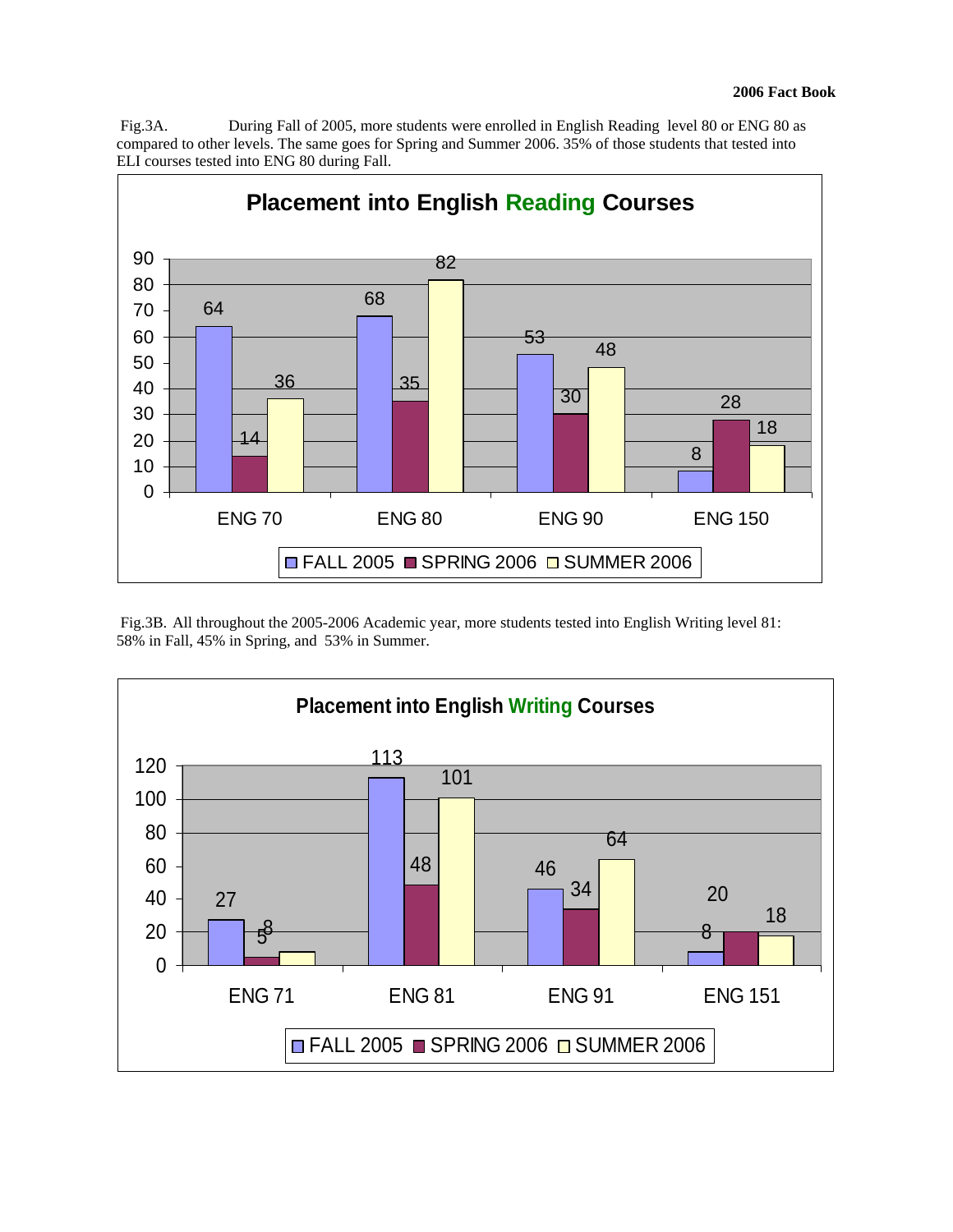Fig.3C. Both Fall 2004 and Fall 2005 both show that more students tested into ENG Reading level 80 than the other ENG levels.



Fig.3D In Fall of 2004, more students tested into ENG Writing level 91 than they did in Fall of 2005. In Fall 05, that number decreased significantly by 30% and more students tested into ENG level 81.

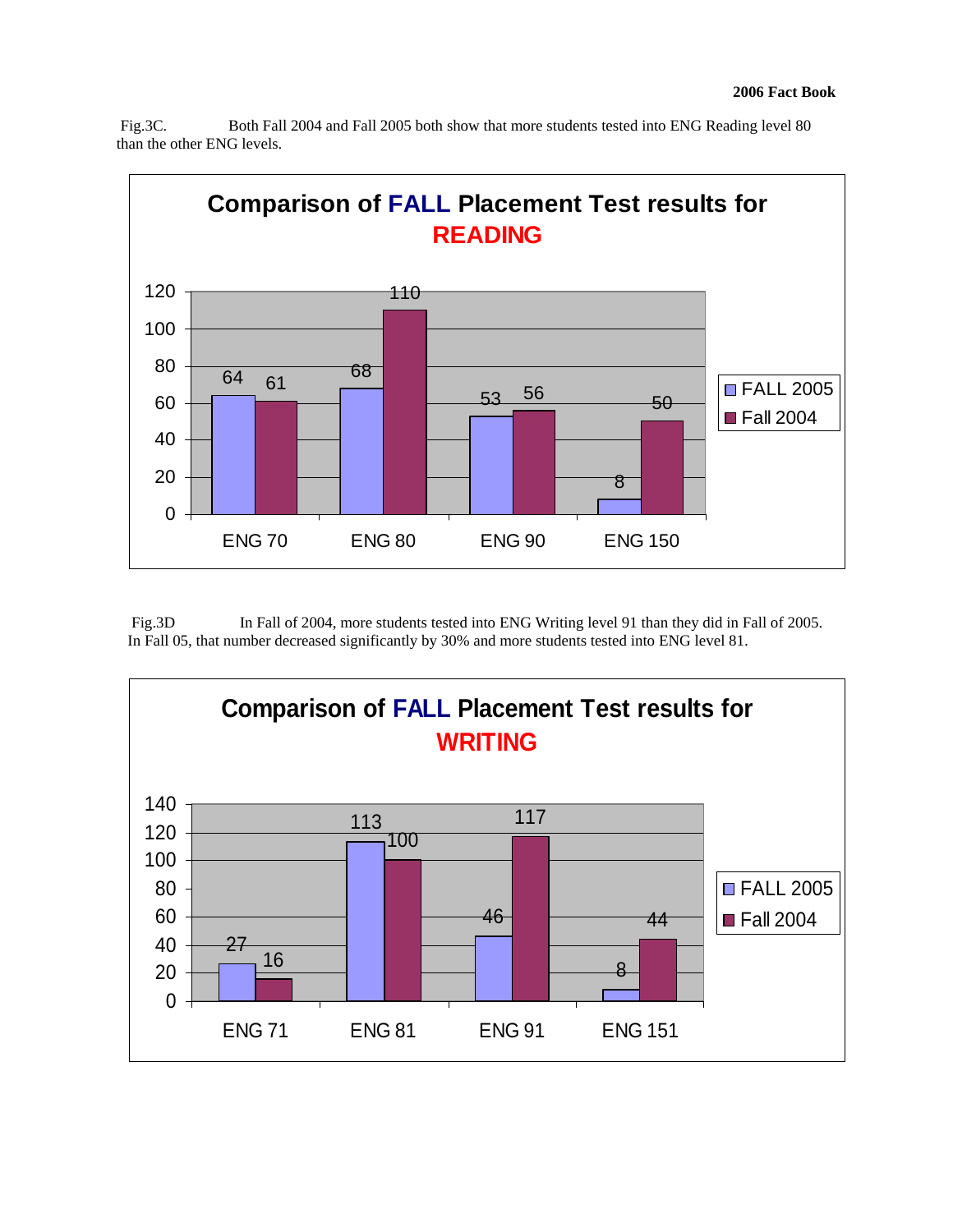Fig. 3E. COMPARISON OF ENGLISH READING AND WRITING PLACEMENTS FOR FALL SEMESTERS.



Fig. 3F. COMPARISON OF ENGLISH READING AND WRITING PLACEMENTS FOR SPRING SEMESTERS.

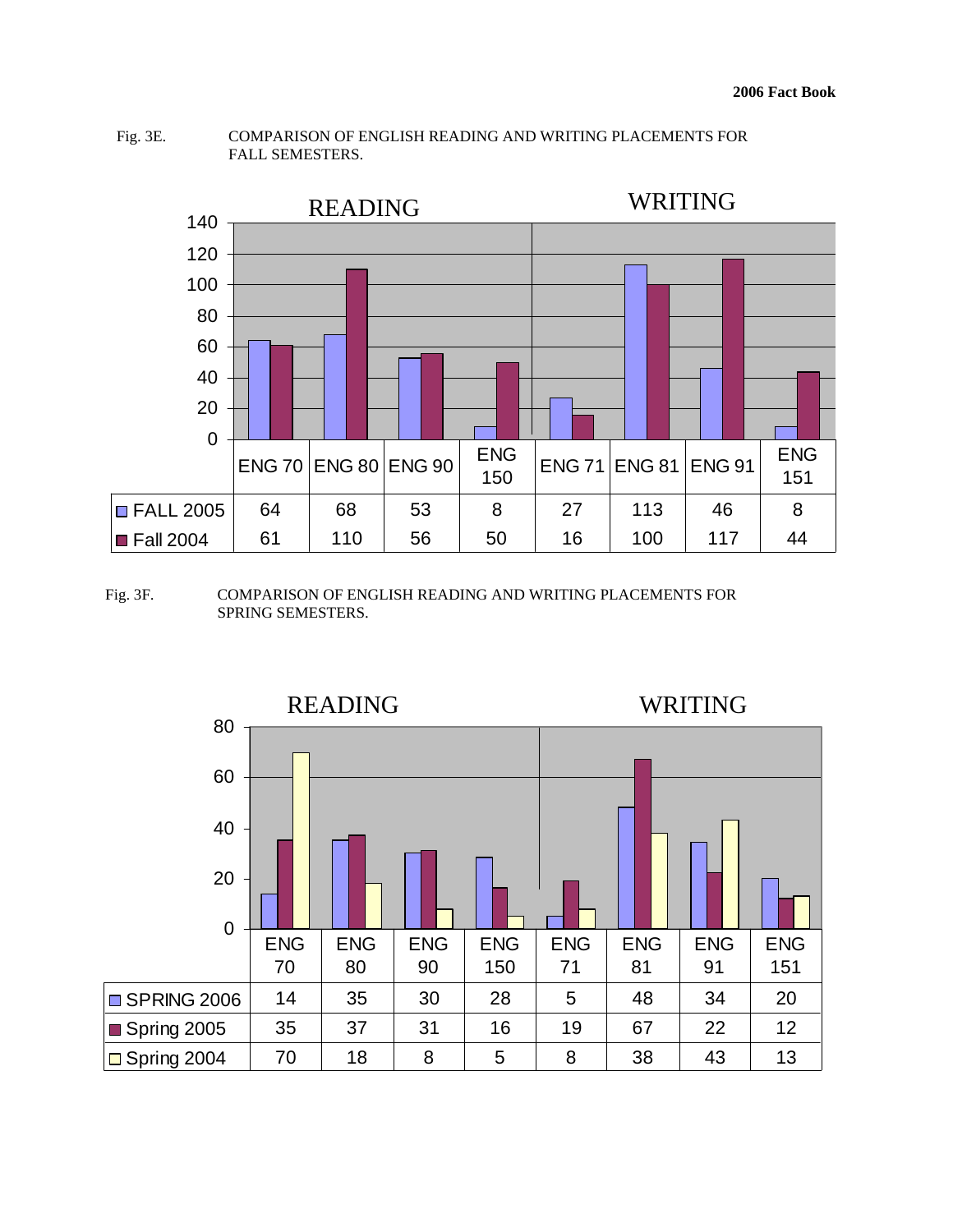#### 3G. COMPARISON OF ENGLISH READING AND WRITING PLACEMENTS FOR SUMMER SEMESTERS

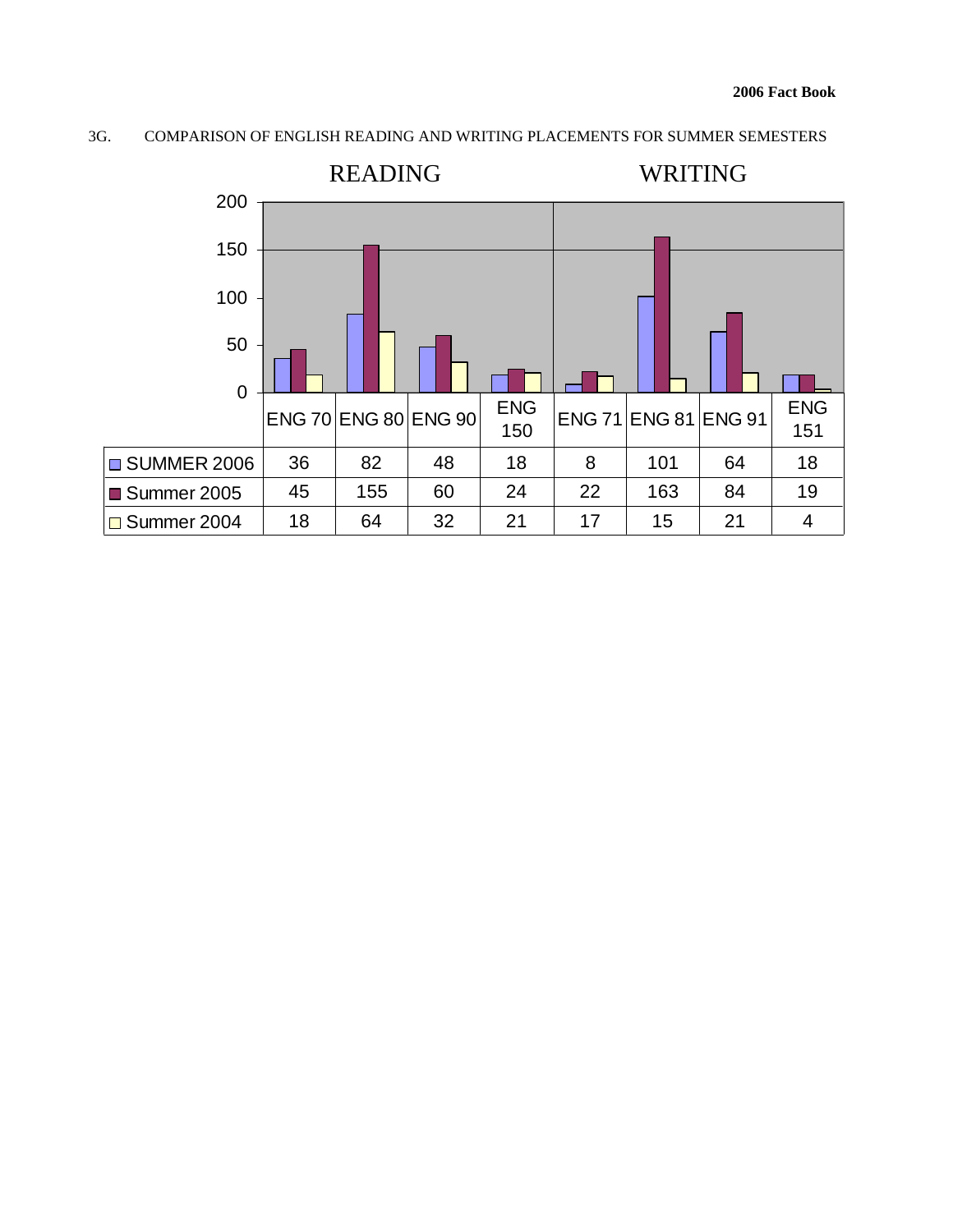### **RESOURCES**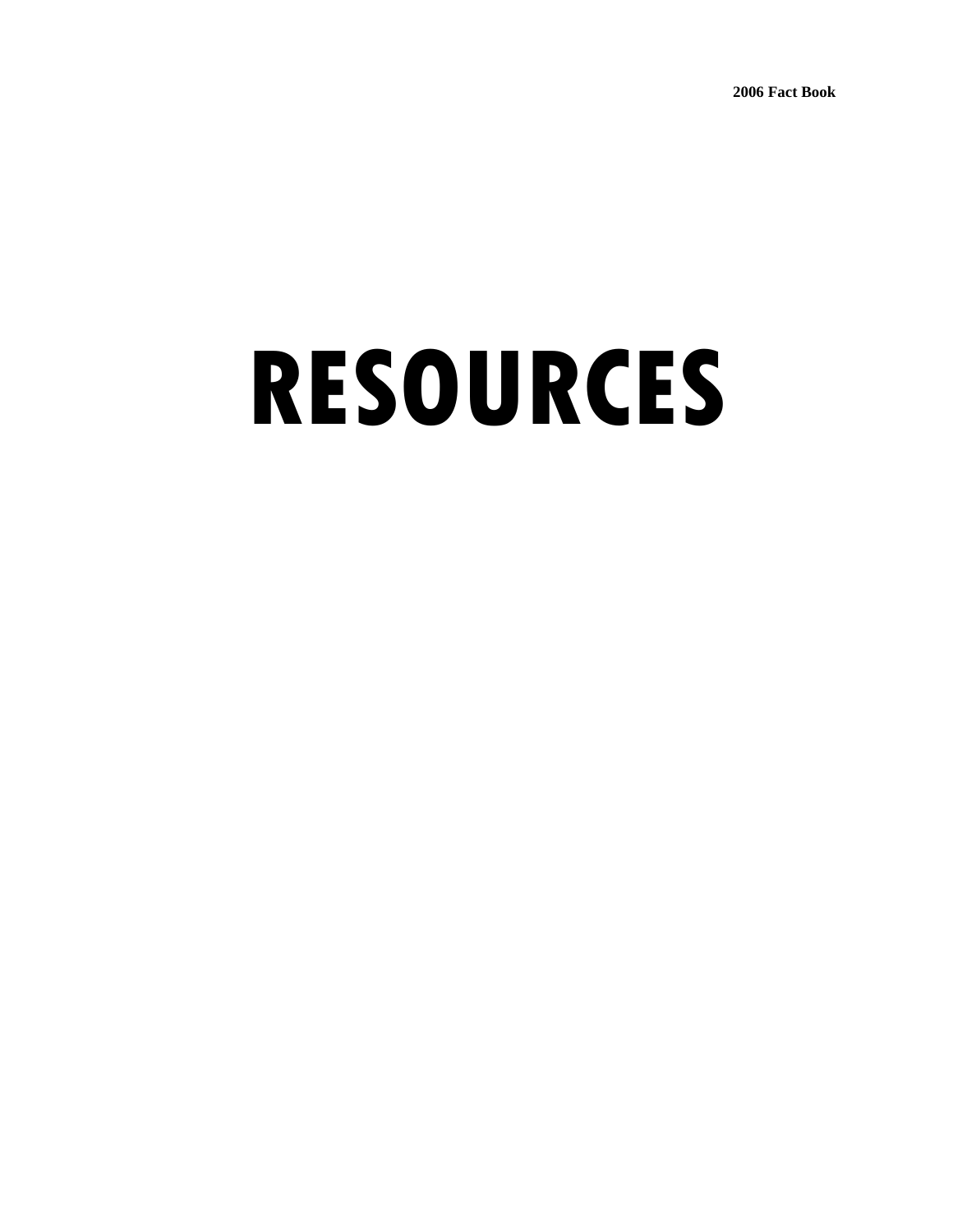### **MANAGEMENT INFORMATION SYSTEMS**

| Labs           | <b>Number of Computers</b> |
|----------------|----------------------------|
| Room 16        | 30                         |
| Picta Mini lab | 62                         |
| Library        | 10                         |

### **Figure 4A.**





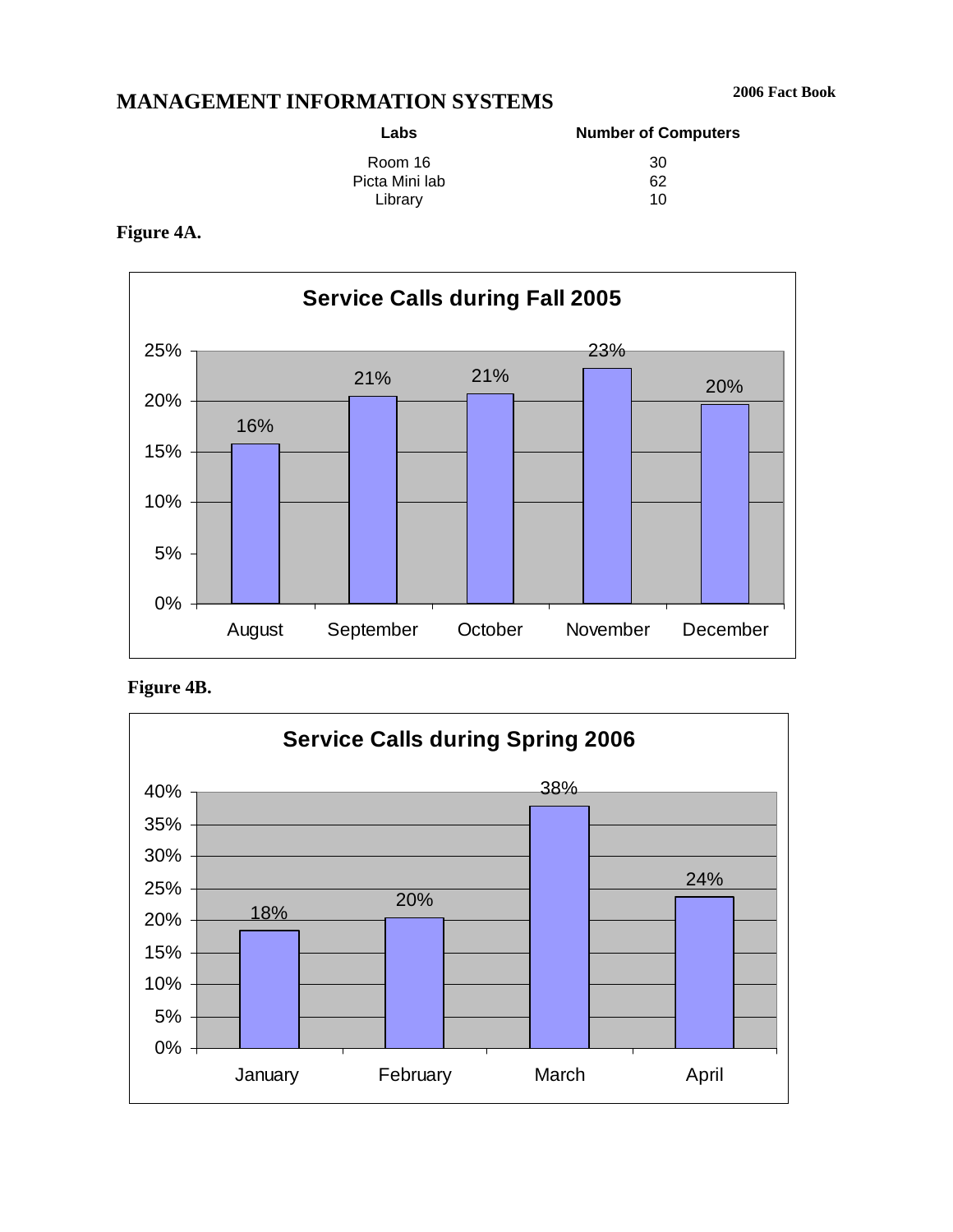### **2006 Fact Book LIBRARY**

**Figure 4C.** 



### **Figure 4D**

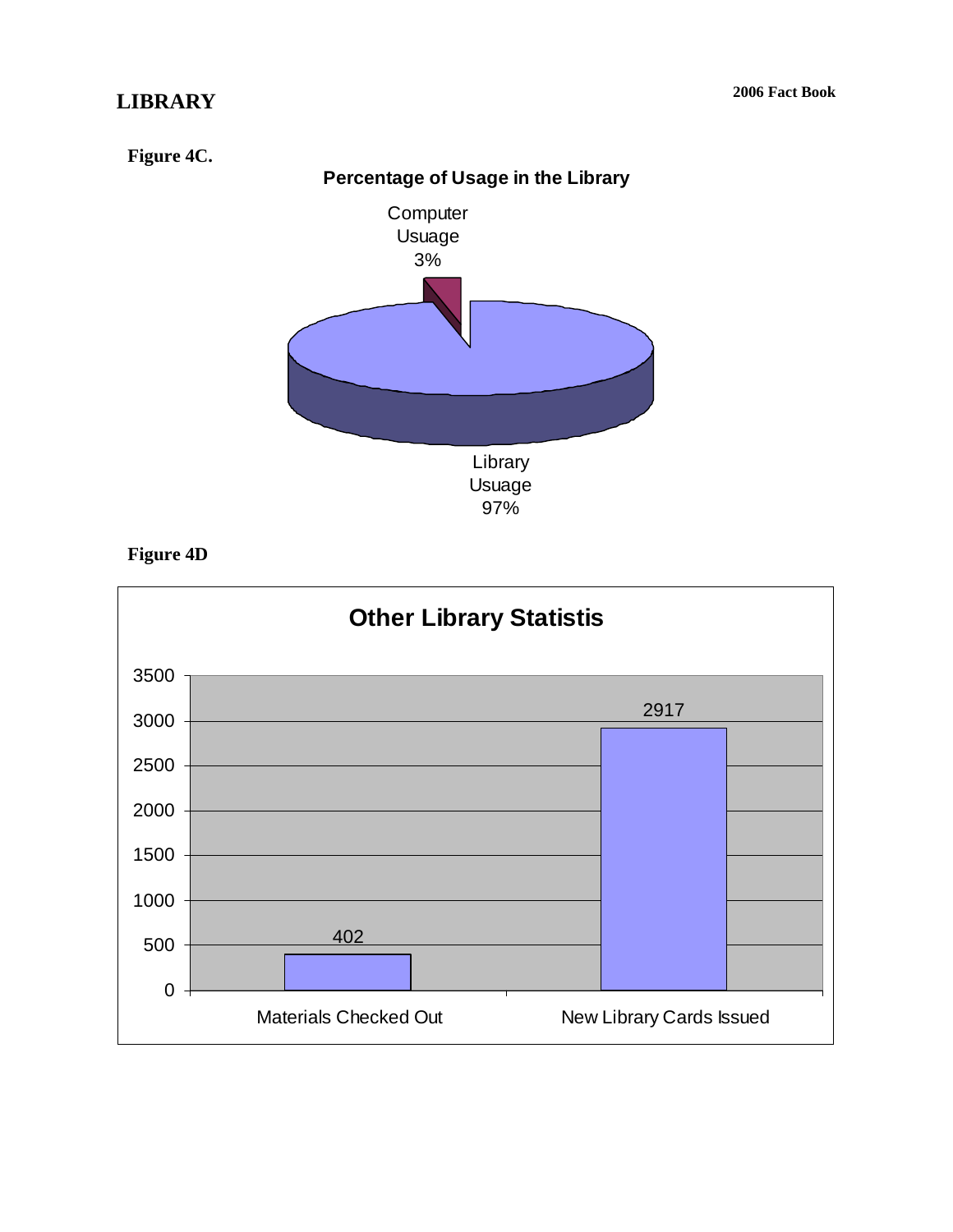## **Programs**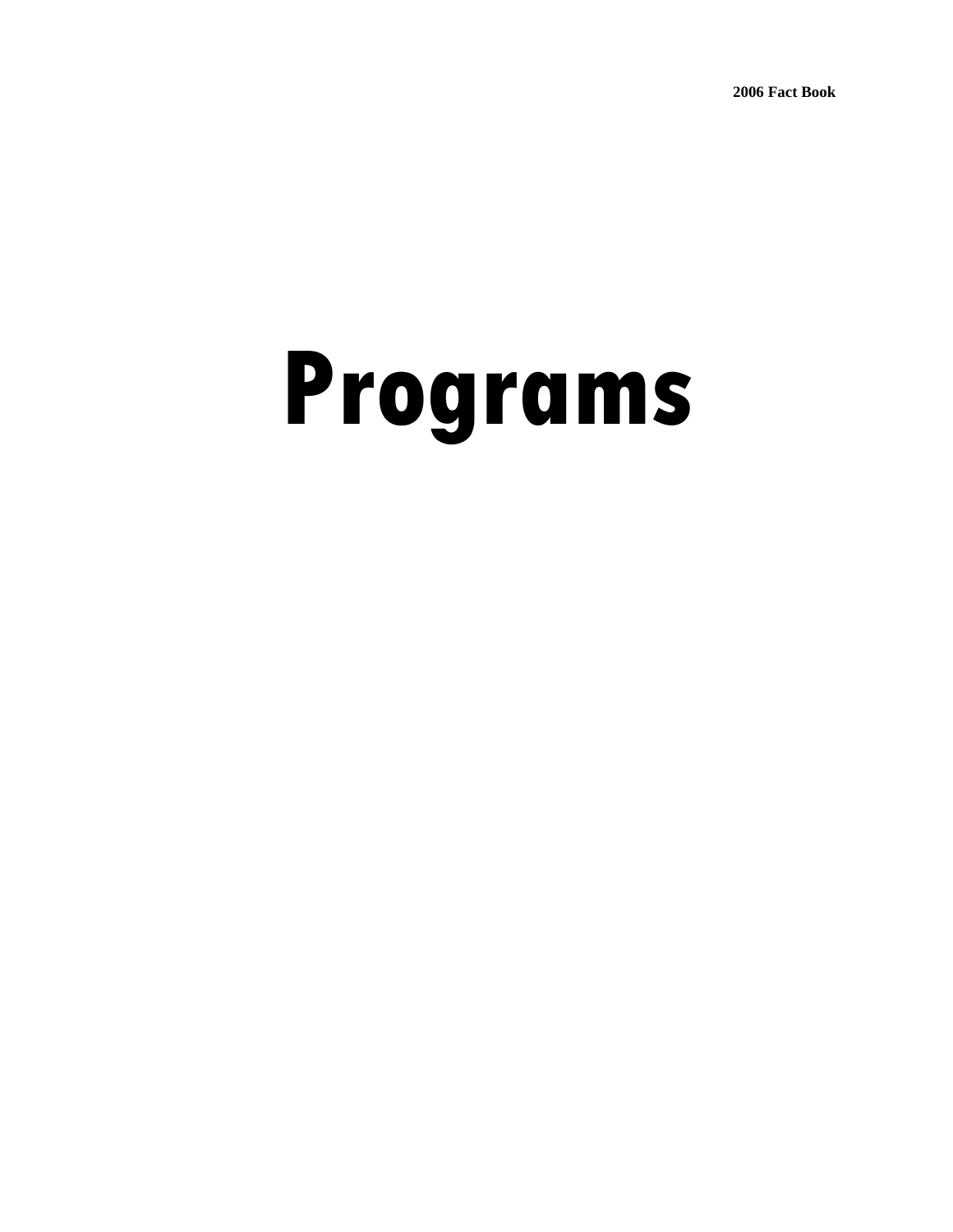### **SMALL BUSINESS DEVELOPMENT CENTER**

SBDC Courses offered from Fall 2005 to Summer 2006

|                             |                  | <b>Number of Attendees</b> |                       |
|-----------------------------|------------------|----------------------------|-----------------------|
| <b>Computer Courses</b>     | <b>Fall 2005</b> | Spring 2006                | <b>Summer</b><br>2006 |
| <b>Basic Computer</b>       | 23               | 31                         | 32                    |
| Microsoft Word              | 8                | 9                          |                       |
| Microsoft Excel             | $\star$          | 30                         | 25                    |
| <b>Microsoft Access</b>     | $\star$          | 12                         | 5                     |
| <b>Microsoft PowerPoint</b> | $\star$          | $\star$                    | $\star$               |
| Microsoft Office            | 12               | $\star$                    | $\star$               |

| <b>Business Courses</b>                   | <b>Fall 2005</b> | Spring 2006 | <b>Summer</b><br>2006 |
|-------------------------------------------|------------------|-------------|-----------------------|
| <b>Business Start up and Fundamentals</b> |                  | 24          | 46                    |
| Marketing                                 |                  | 3           | $^\star$              |
| Entrepenuer                               | 5                | 14          | *                     |
| <b>Customer Service</b>                   |                  | $\star$     | *                     |

### **Figure 5A**

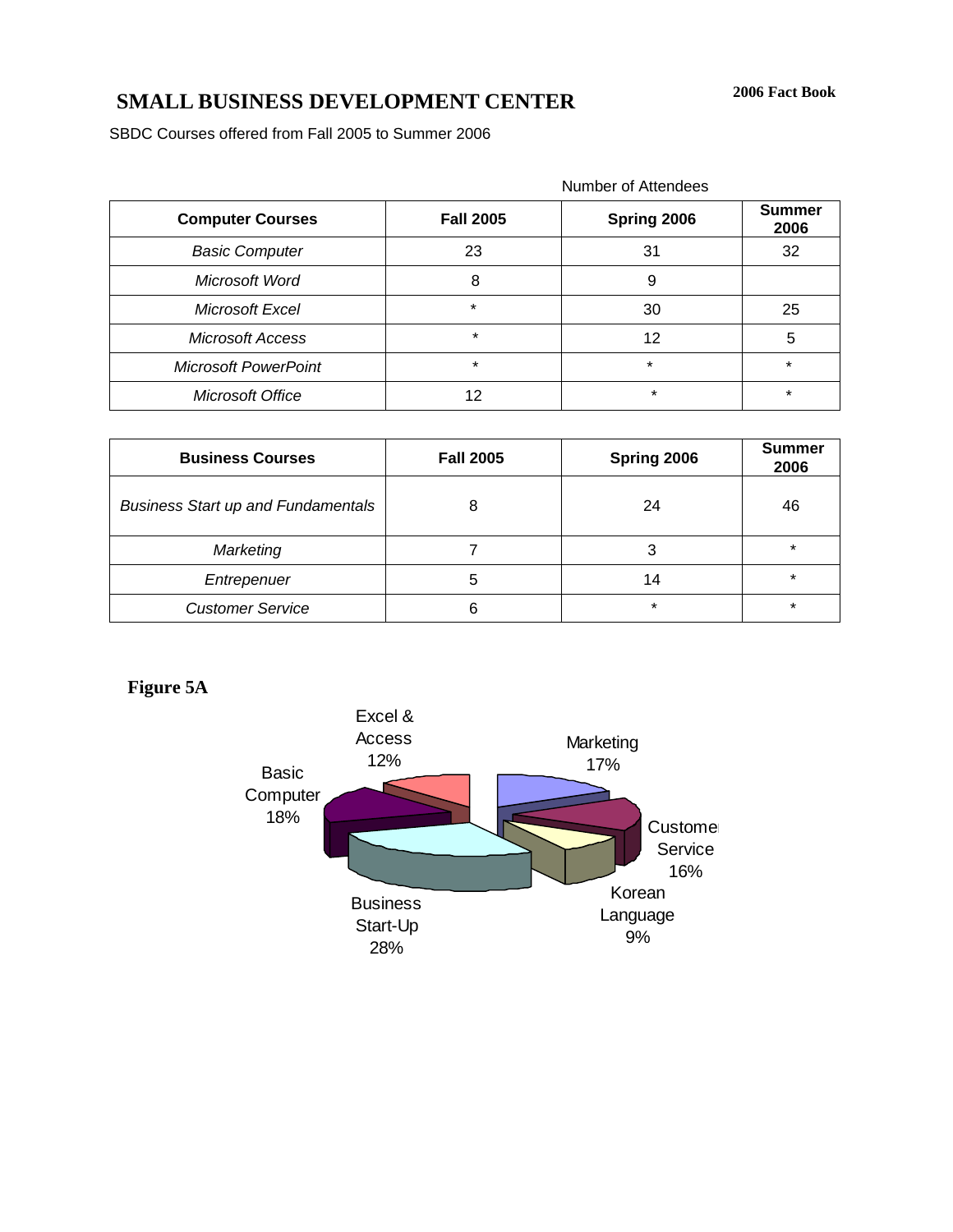### **UPWARD BOUND**

| Low-Income First Generation:  |      |
|-------------------------------|------|
| Low Income ONLY:              | 10%  |
| <b>First-Generation ONLY:</b> |      |
| Total (required):             | 100% |

#### **Figure 5B**



| # of Male Students:   | 16 |      |
|-----------------------|----|------|
| # of Female Students: |    |      |
| Total:                |    | 100% |

### **Percentage of Male and Female Students**

**Figure 5C** 



| # of Continuing Students | 38 | 76% |
|--------------------------|----|-----|
| <b>New Students</b>      |    | 24% |
| Students who dropped     |    |     |

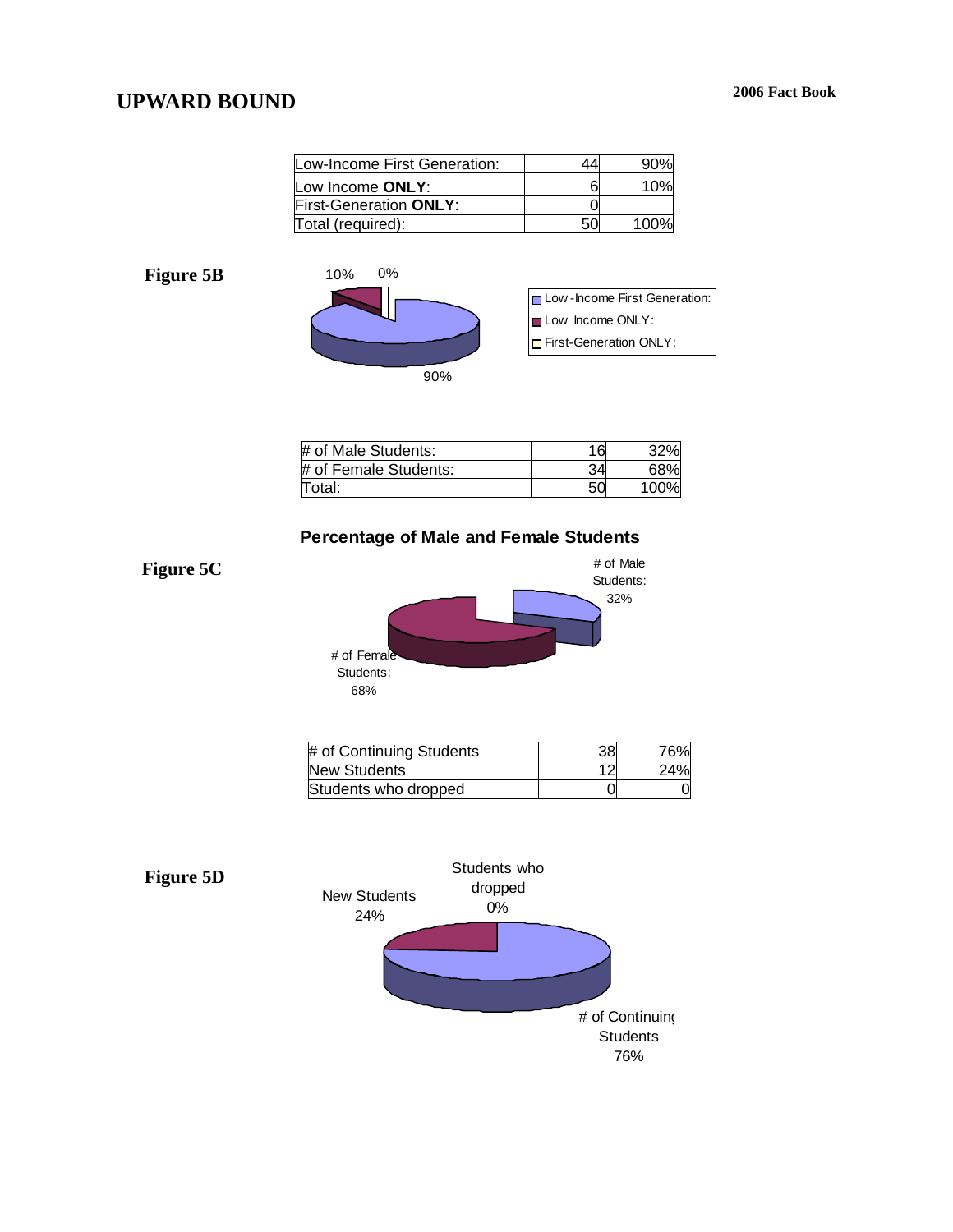### **NURSING**

**Figure 5E** 



### **Figure 5F**

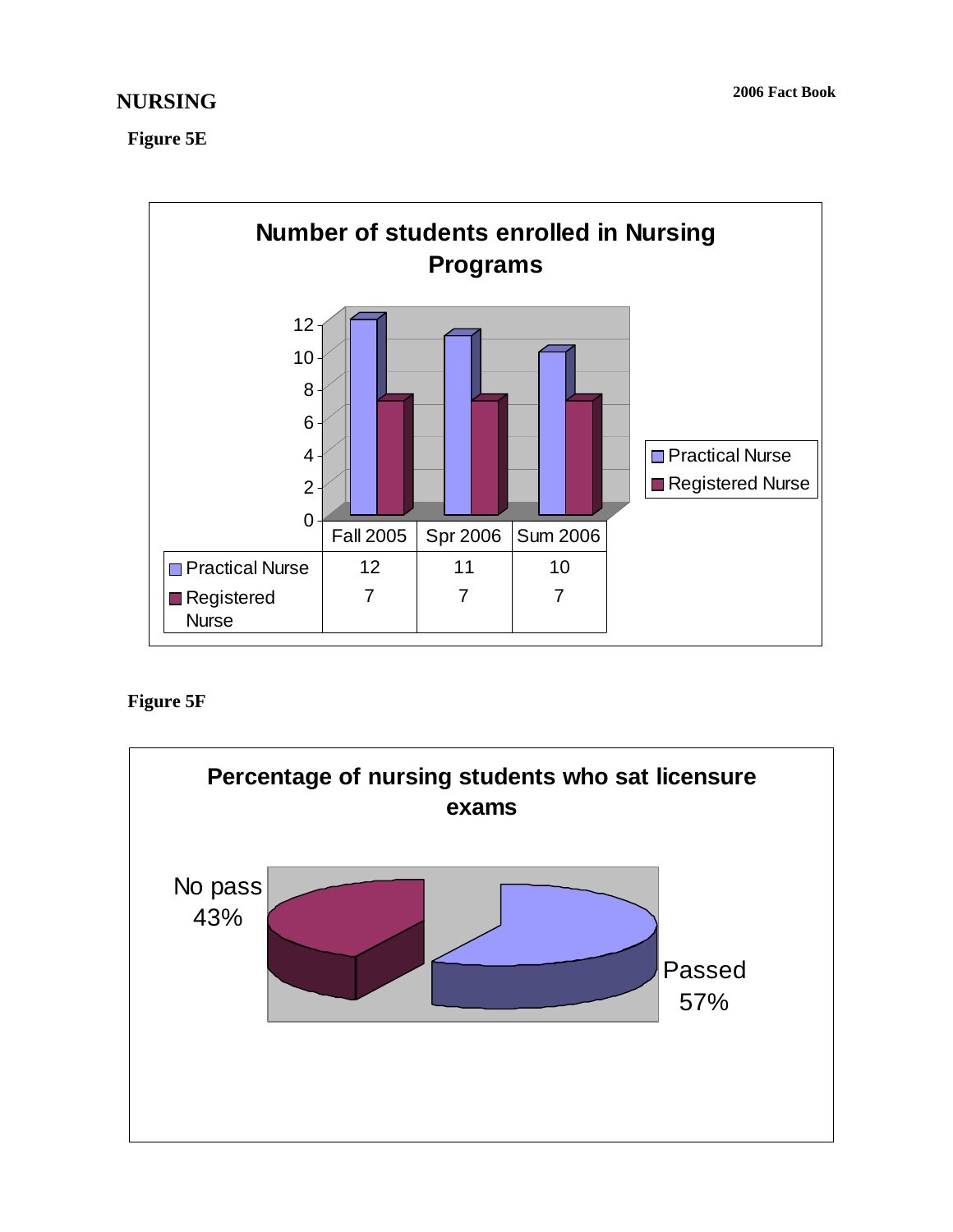### **DISTANCE LEARNING** 2006 Fact Book

### **Figure 5G**





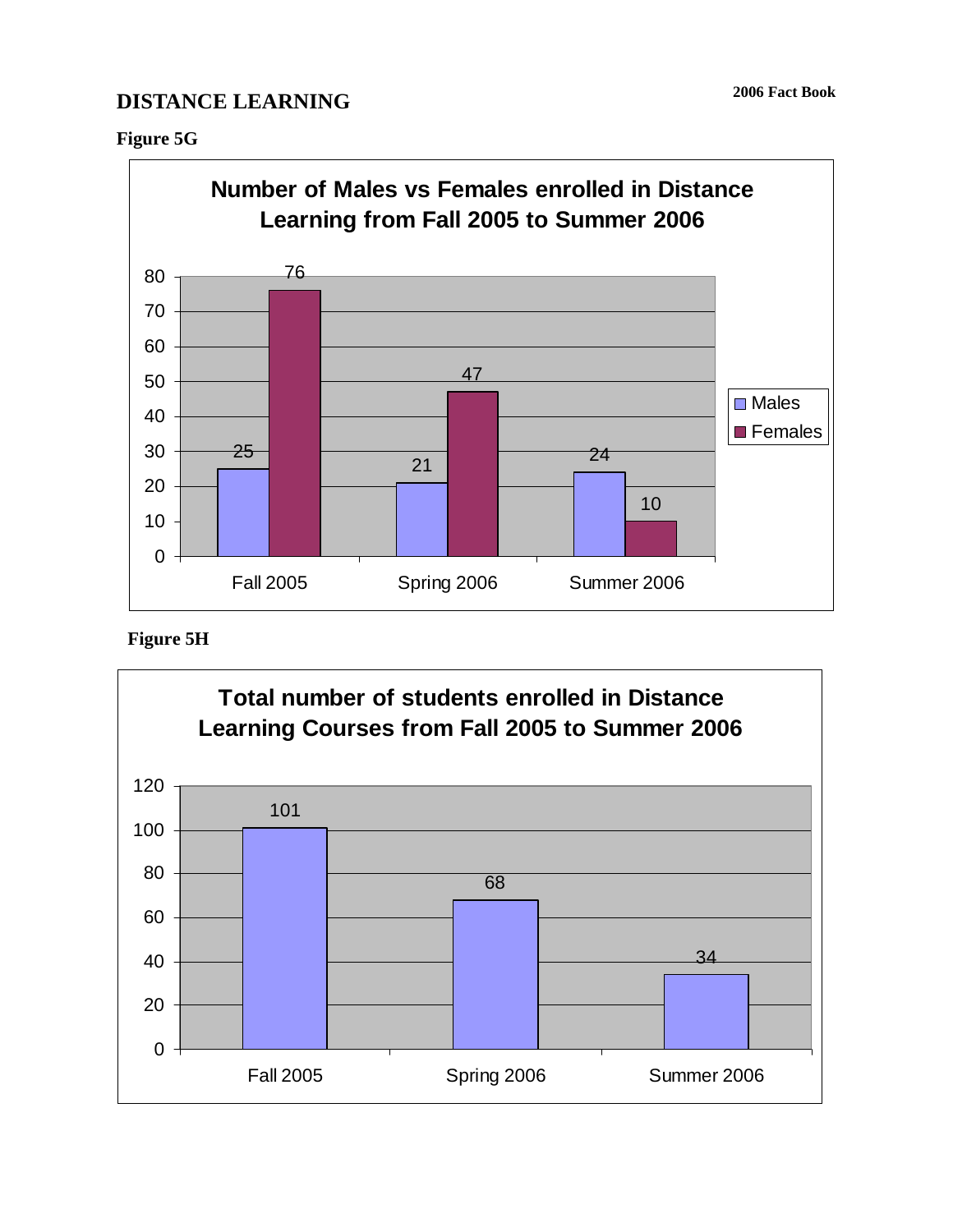### **2006 Fact Book AMERICAN SAMOA TEACHER EDUCATION PROGRAM**





**Figure 5j** 



In the 2005-2006 School year, approximately 7% of students who enrolled in courses were enrolled in ASTEP.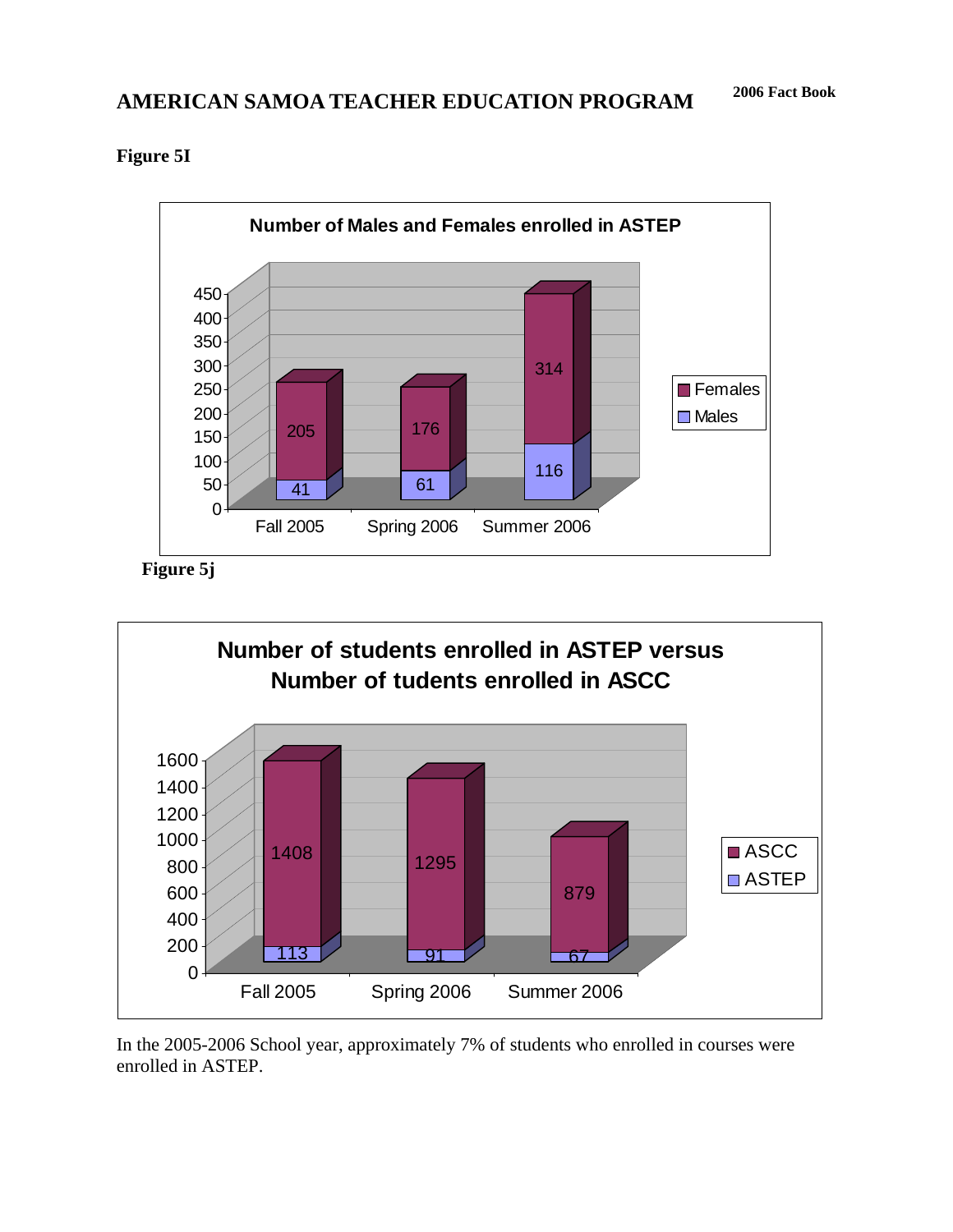## **GRADUATE STATISTICS**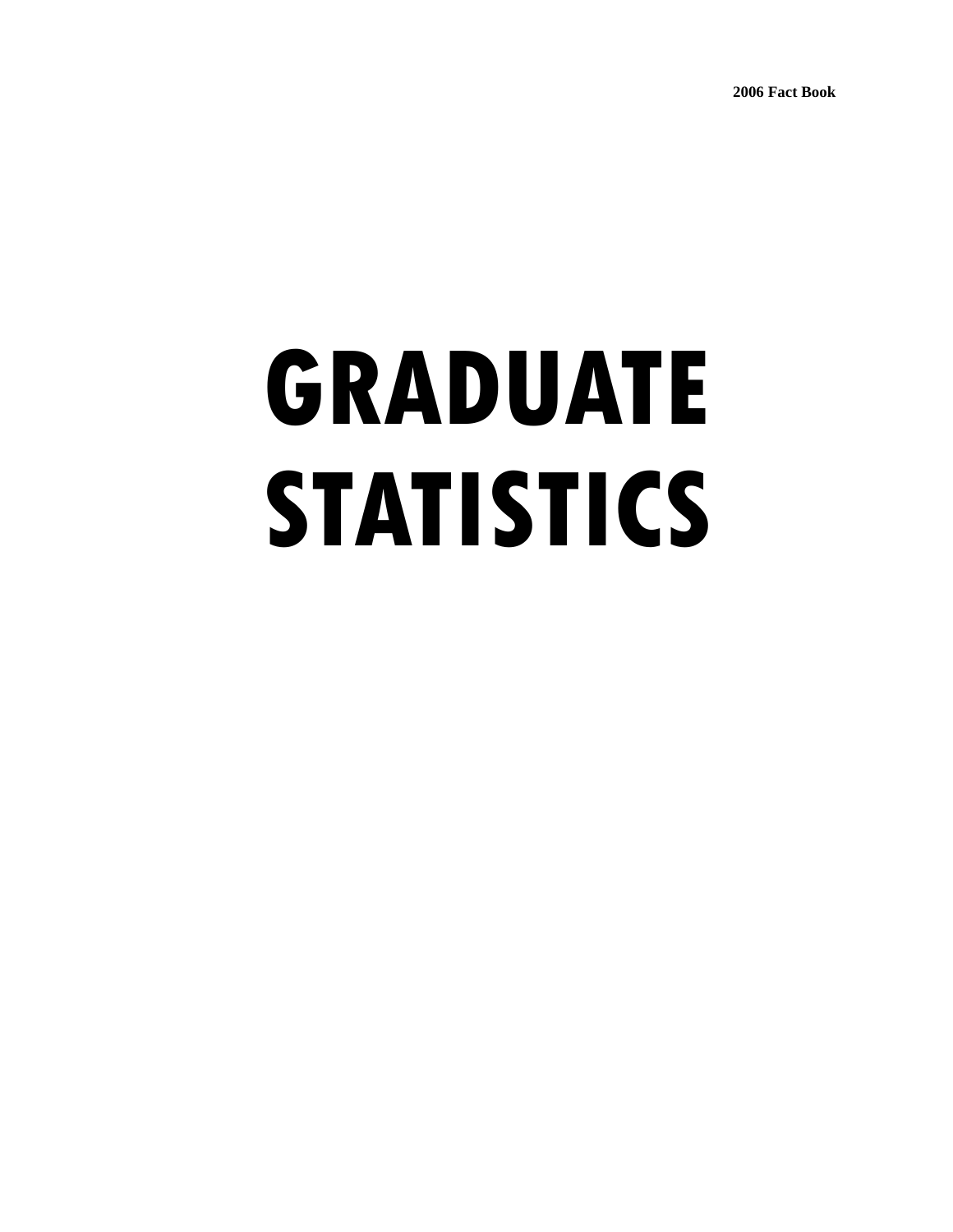

| Year         | <b>Spring</b> | <b>Fall</b> | <b>Total</b> |
|--------------|---------------|-------------|--------------|
| 2003         | 51            | 80          | 131          |
| 2004         | 95            | 73          | 168          |
| 2005         | 76            | 80          | 156          |
| <b>Total</b> | 222           | 233         | 455          |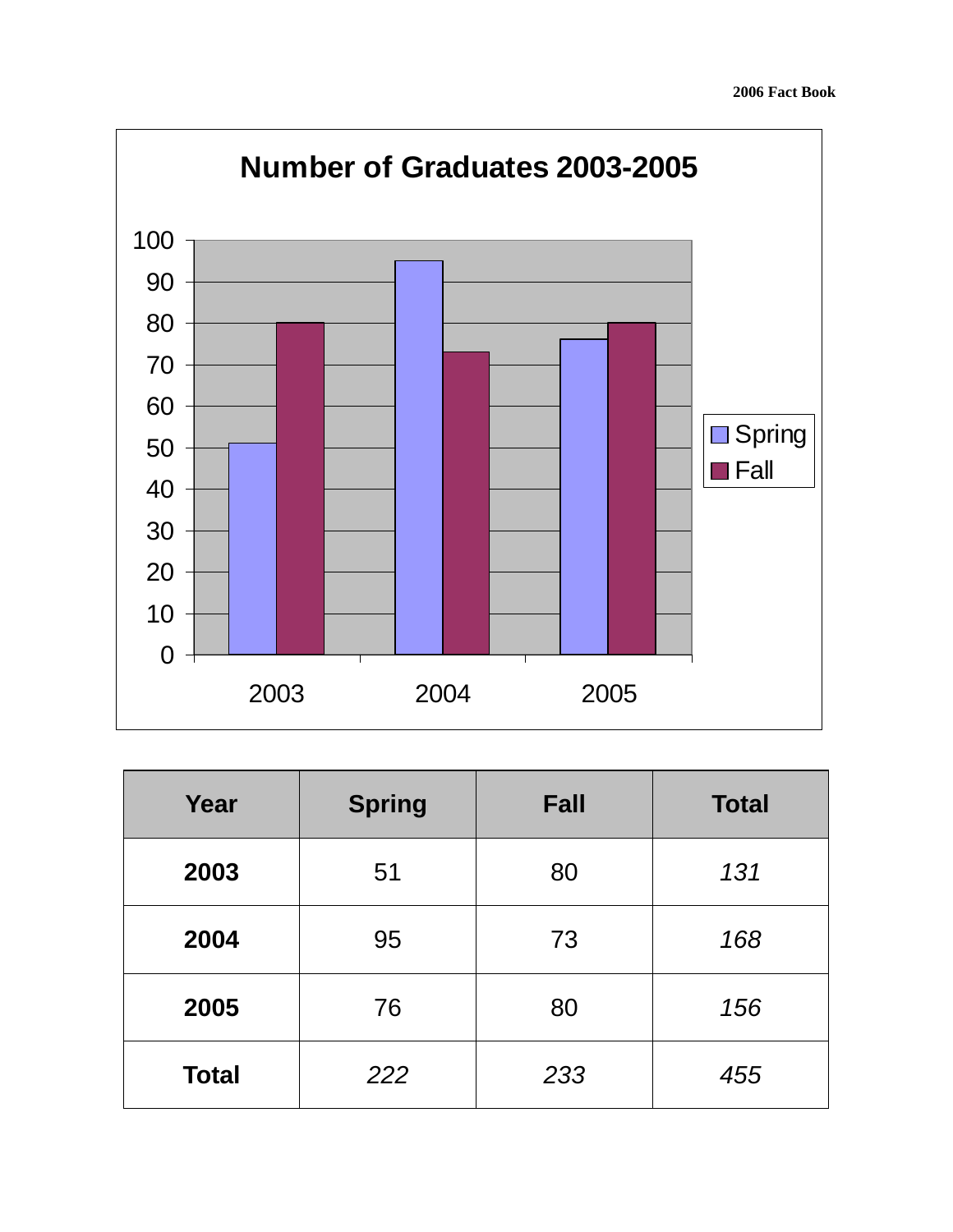Fall 2005 Graduate Characteristics



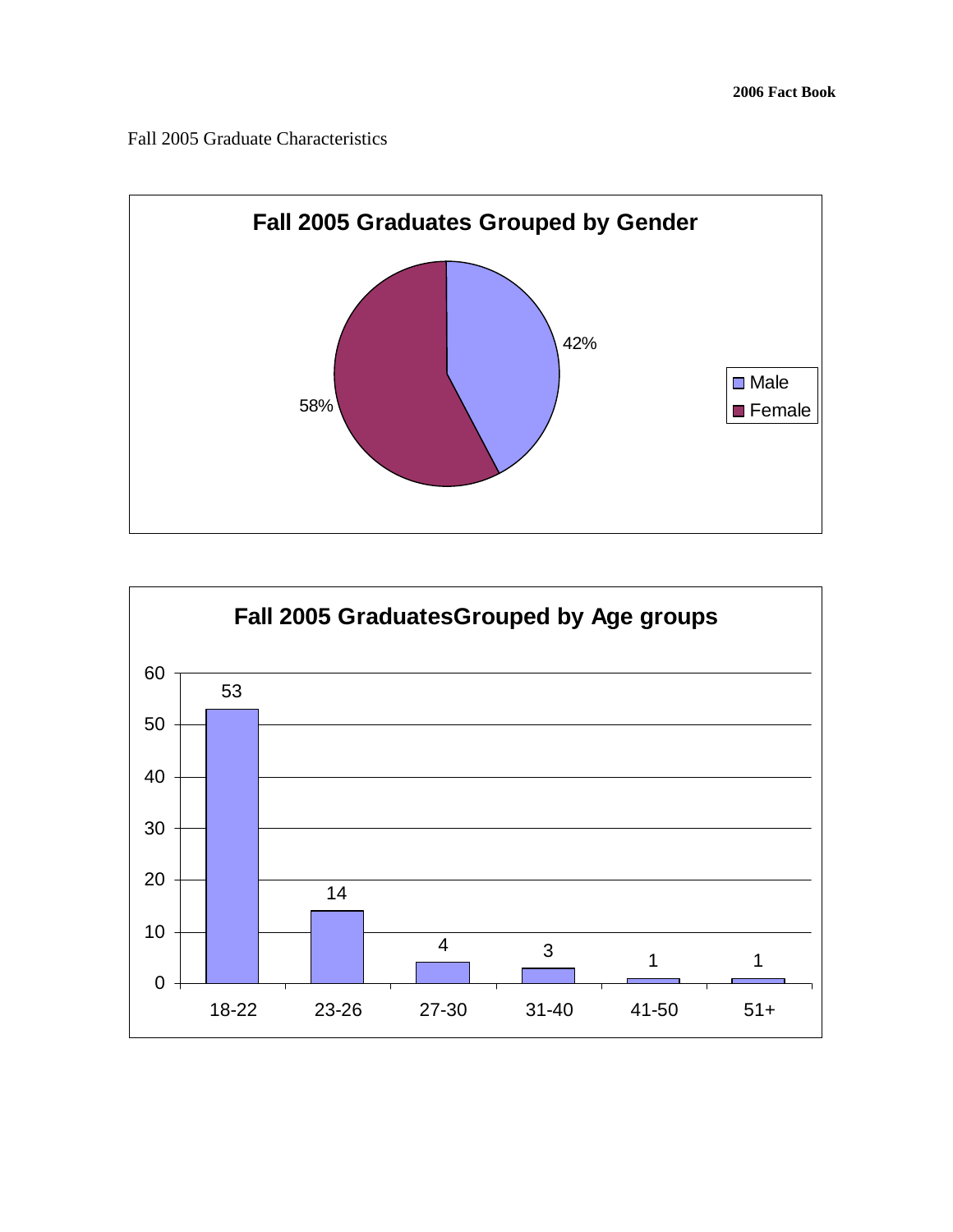Spring 2006 Graduate Characteristics



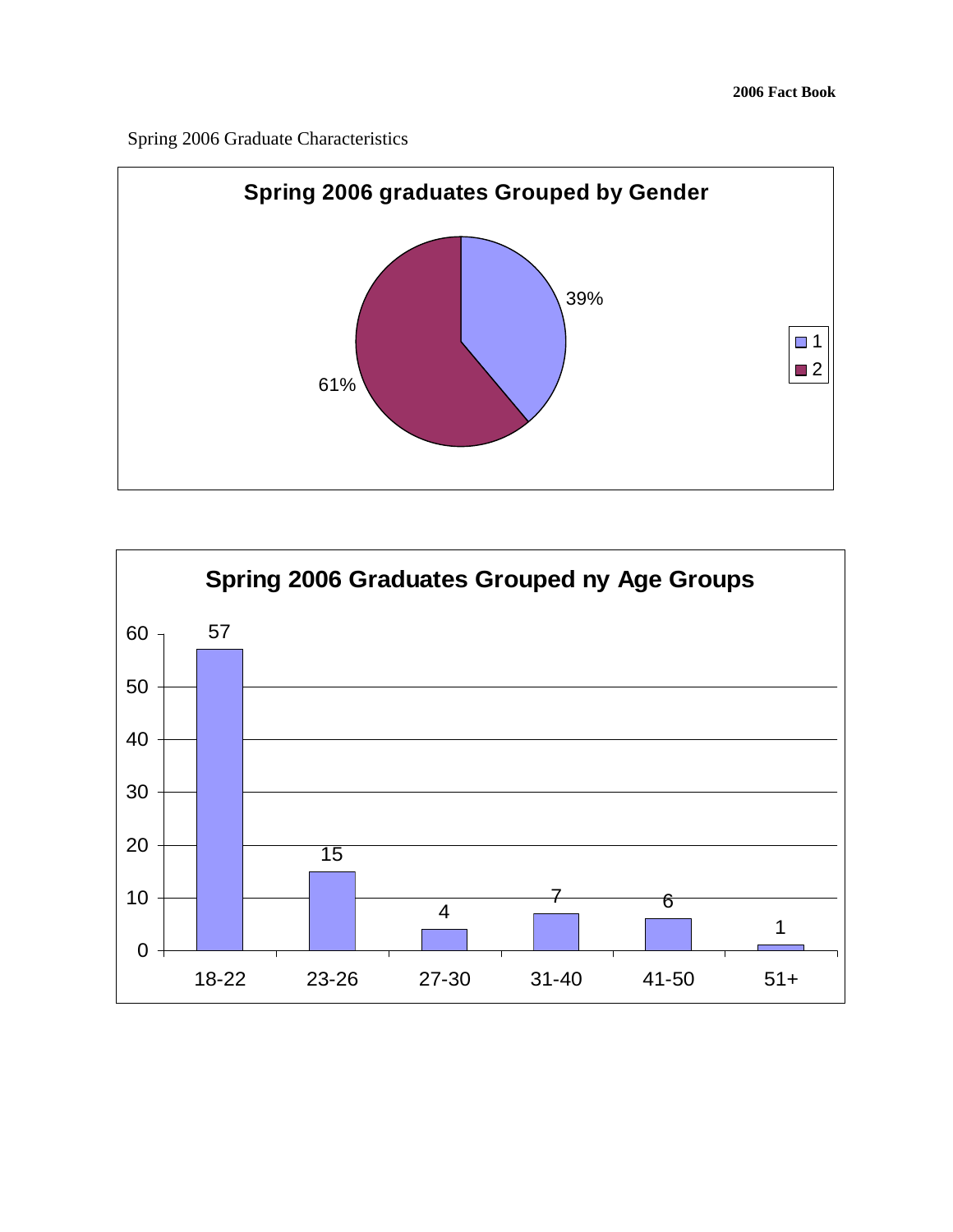Graduate Performance in Developmental Courses



| Year           |    | Fall 2005 Percentage | <b>Spring</b><br>2006 | <b>Percentage</b> |
|----------------|----|----------------------|-----------------------|-------------------|
| <b>ENG 50</b>  |    |                      |                       | $1\%$             |
| <b>ENG 60</b>  | 1  | 1%                   | 1                     | 1%                |
| <b>ENG 70</b>  | 4  | 5%                   | 13                    | 15%               |
| <b>ENG 80</b>  | 26 | 34%                  | 24                    | 27%               |
| <b>ENG 90</b>  | 20 | 26%                  | 19                    | 21%               |
| <b>ENG 100</b> | 24 | 33%                  | 31                    | 34%               |
| <b>ENG 200</b> |    | 1%                   | 1                     | 1%                |
| <b>Total</b>   | 76 | 100%                 | 90                    | 100%              |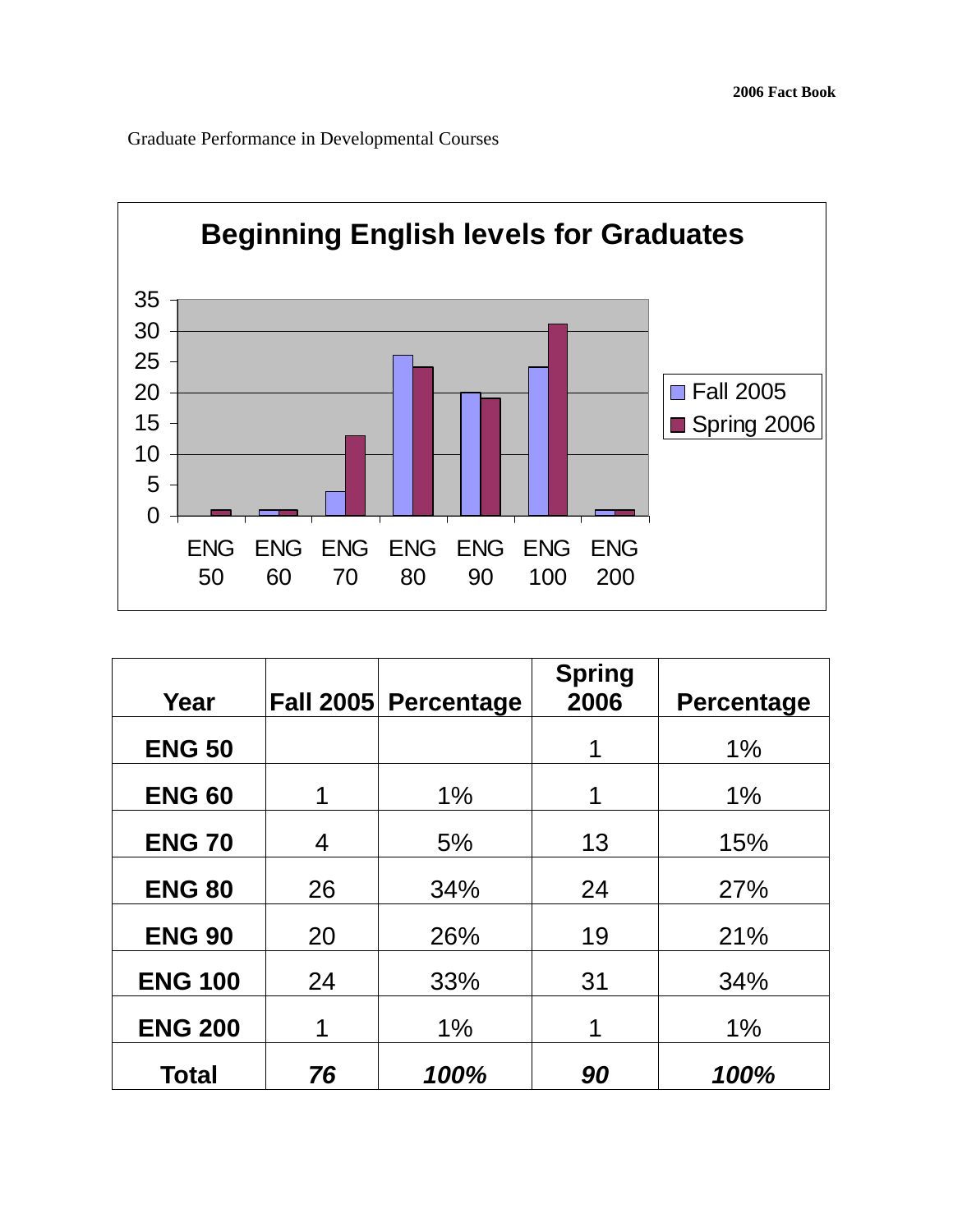

|              | <b>Number of Students</b> |                    |  |
|--------------|---------------------------|--------------------|--|
| <b>Time</b>  | <b>Fall 2005</b>          | <b>Spring 2006</b> |  |
| $1 - 2$      | 33                        | 32                 |  |
| $3 - 4$      | 12 <sup>2</sup>           | 21                 |  |
| $5-6$        | 6                         | 5                  |  |
| 7 or more    | Ω                         |                    |  |
| <b>Total</b> | 51                        | 58                 |  |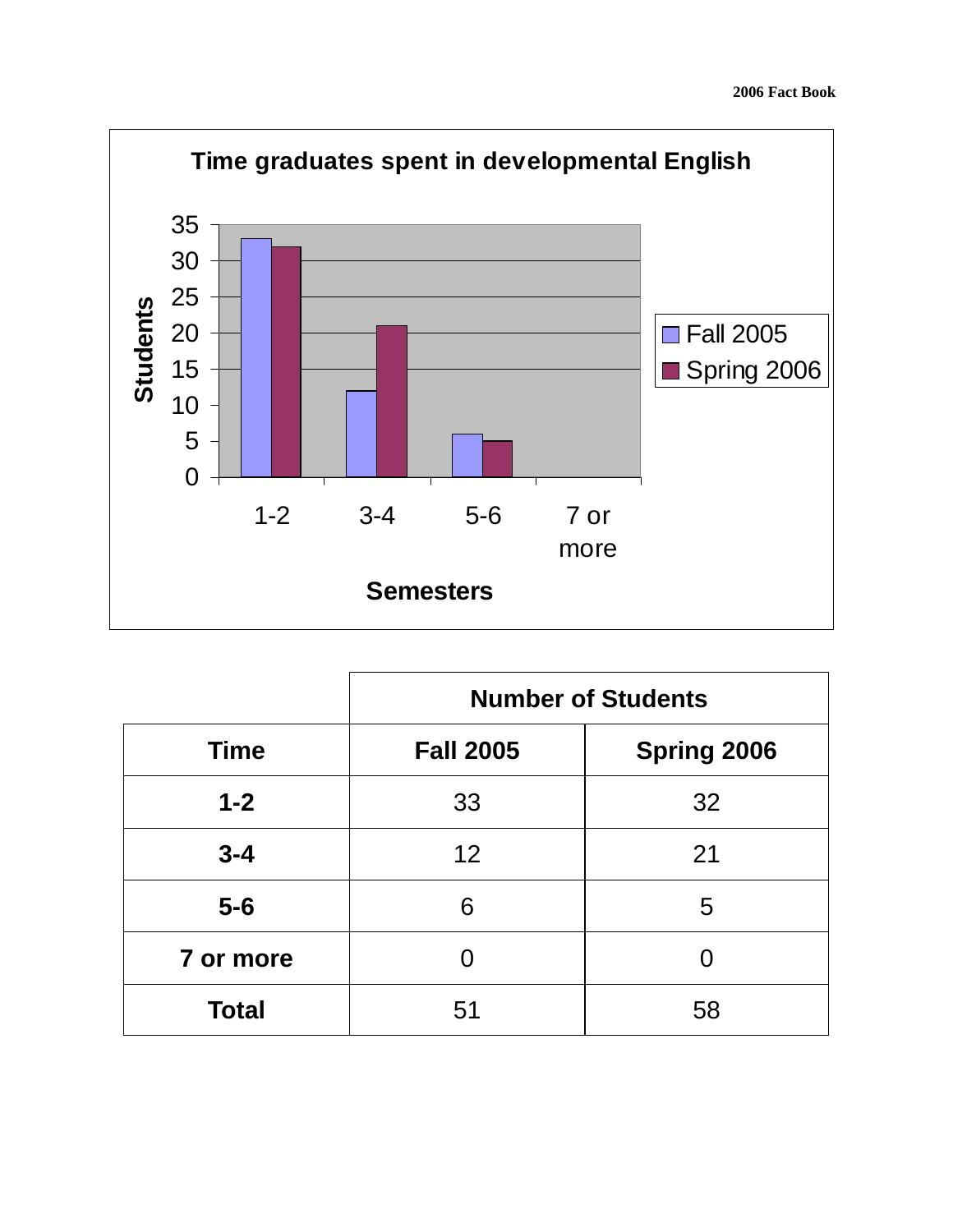

| Year                  | <b>Fall 2005</b> | Percentage | Spring 2006 | Percentage |
|-----------------------|------------------|------------|-------------|------------|
| n/a                   | $\mathbf 0$      | 0%         | 1           | 1%         |
| Math 60               | $\mathbf 0$      | 0%         | 1           | 1%         |
| Math 80               | 40               | 52%        | 38          | 42%        |
| Math 90               | 20               | 26%        | 17          | 19%        |
| Math 100 and<br>above | 5                | 8%         | 5           | 6%         |
| Math 200 and<br>above | 11               | 14%        | 28          | 31%        |
| <b>Total</b>          | 76               | 100%       | 90          | 100%       |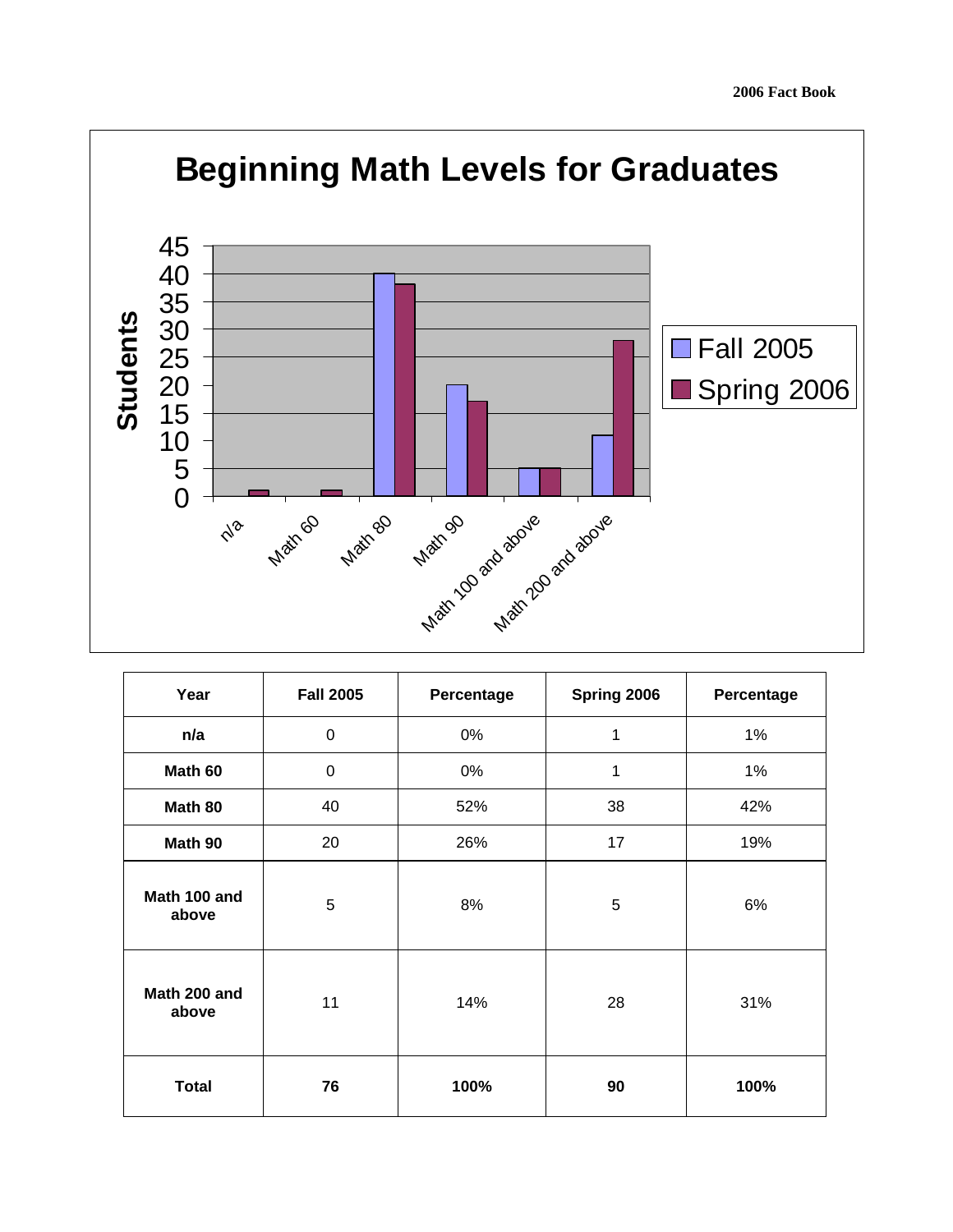

|              | <b>Number of Students</b>              |    |  |
|--------------|----------------------------------------|----|--|
| <b>Time</b>  | <b>Spring 2006</b><br><b>Fall 2005</b> |    |  |
| $1 - 2$      | 35                                     | 37 |  |
| $3 - 4$      | 16                                     | 18 |  |
| $5-6$        |                                        |    |  |
| 7 or more    | 2                                      |    |  |
| <b>Total</b> | 60                                     | 56 |  |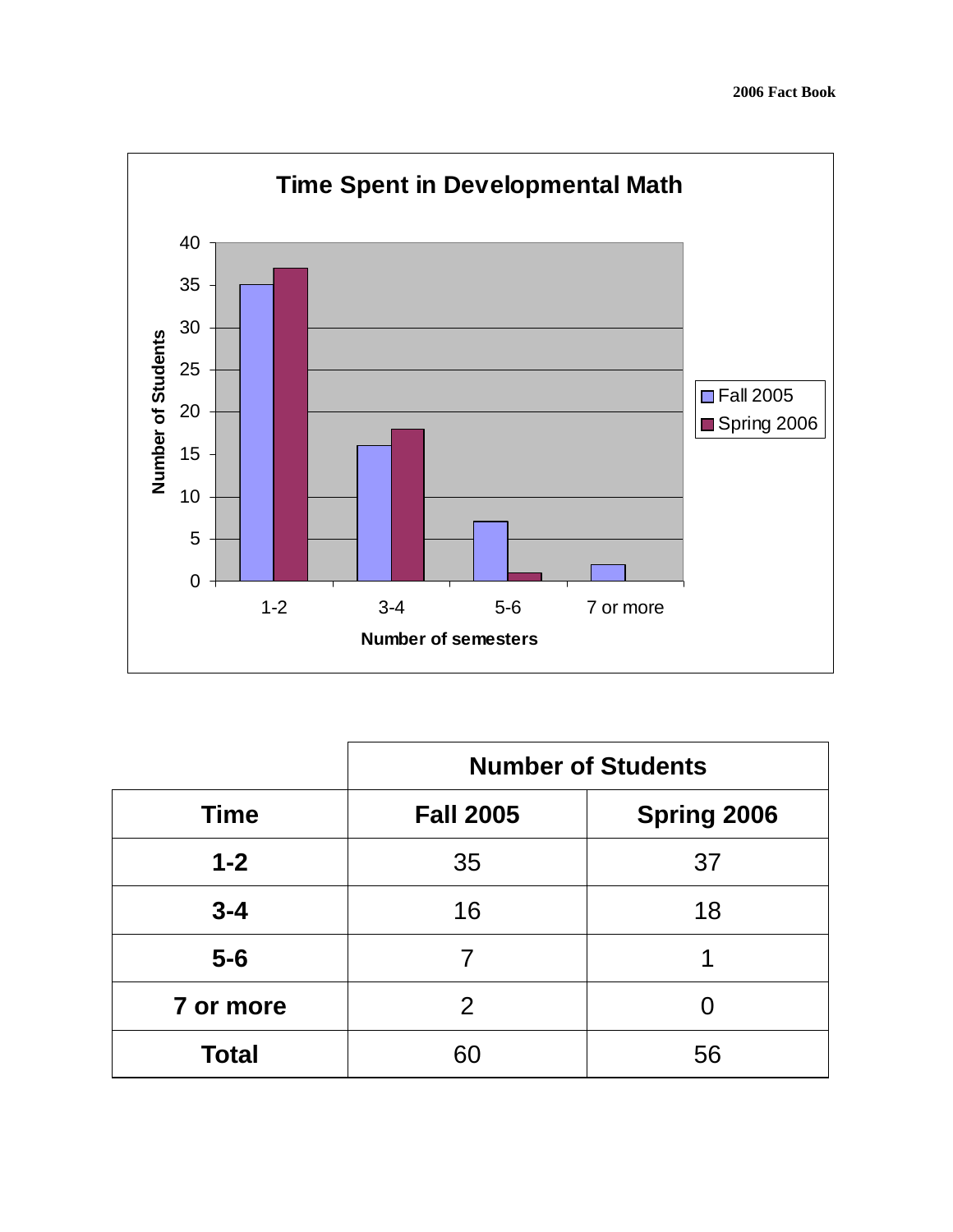

| <b>Tries</b> | <b>Fall 2005</b> | Spring 2006 |
|--------------|------------------|-------------|
| $1 - 2$      | 16               | 8           |
| $3 - 4$      | 14               | 9           |
| $5-6$        | 3                | 3           |
| $7 - 8$      | 3                | 3           |
| 9 or more    | 0                | 2           |
|              | 36               | 25          |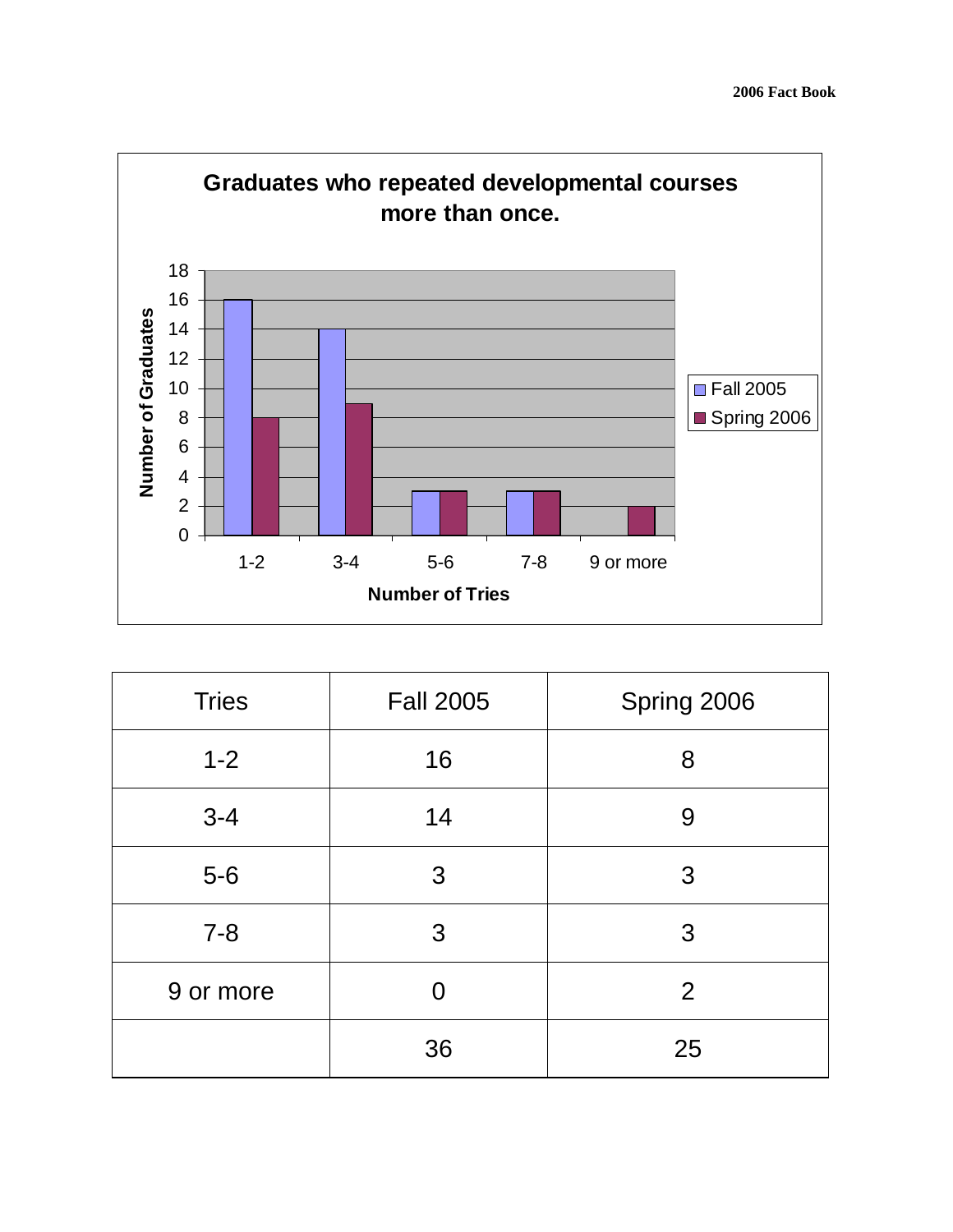

| <b>GPA</b>   | <b>Fall 2005</b> | <b>Spr 2006</b> |
|--------------|------------------|-----------------|
| $4.0 - 3.8$  | 4                | 5               |
| $3.7 - 3.5$  | 12               | 22              |
| $3.4 - 3.2$  | 9                | 13              |
| $3.1 - 2.9$  | 18               | 20              |
| $2.8 - 2.6$  | 17               | 14              |
| $2.5 - 2.3$  | $\Omega$         | 14              |
| $2.2 - 2.0$  | $\Omega$         | 2               |
| <b>Total</b> | 60               | 90              |